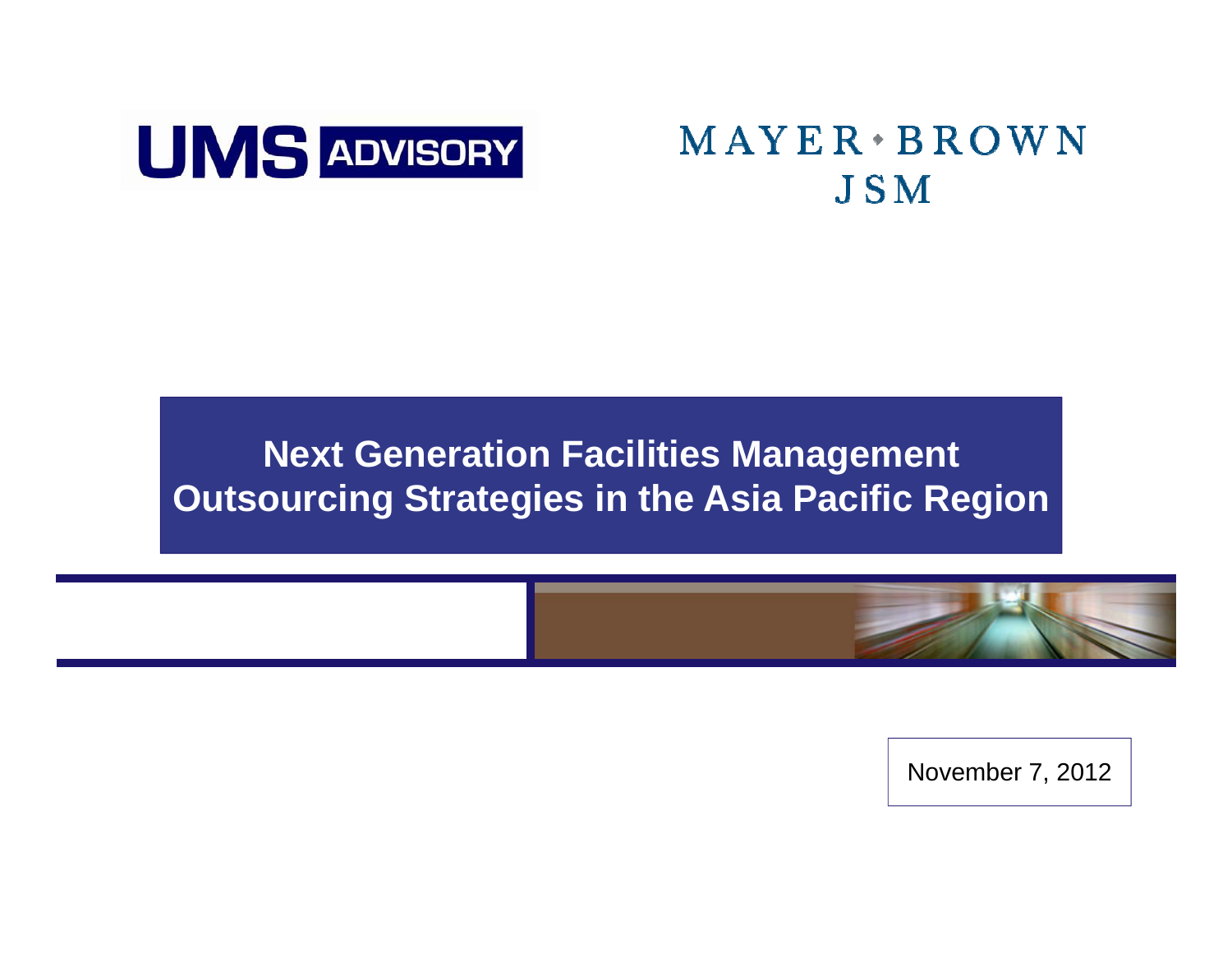#### **Agenda: Next Generation Facilities Management Outsourcing**  Strategies in the Asia Pacific Regior

| <b>Topics</b>                                  |  |
|------------------------------------------------|--|
| Introduction and Objectives                    |  |
| Asia Market Overview                           |  |
| Overview of Sourcing Strategies and Approaches |  |
| Overview of Contracting Structures             |  |
| Q&A                                            |  |

Please send questions you would like covered during Q&A via email to Bob Kelley: bkelley@mayerbrown.com

#### **Objective is to develop an understanding of the following:**

Drivers of FM Outsourcing Optimal Sourcing Strategies Critical Contract Provisions in FM outsourcing

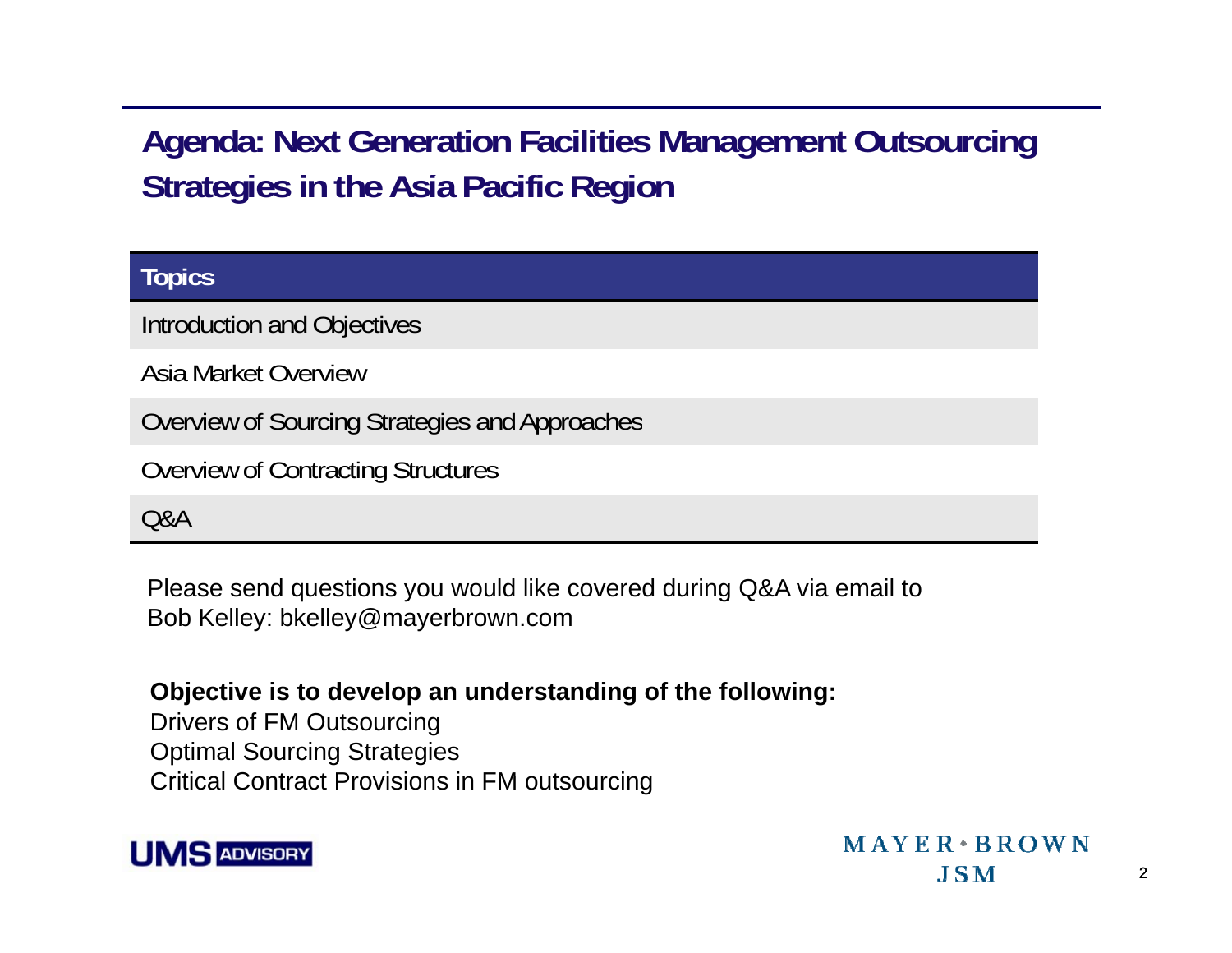#### **Introduction**



**Geofrey L Master <b>Rakesh Kishan** PartnerMayer Brown JSM Tel: (+852) 2843 4320 geofrey.master@ mayerbrownjsm.com



Managing Director UMS Advisory Tel: (+41) 7912 65 0947 ( 852) Tel: (+65) 9725 6796 rkishan@umsadvisory.com



**Ty Fastovsky** Managing Director UMS Advisory Tel: (+65) 9725 6796<br>tfastovsky@umsadvisory.com

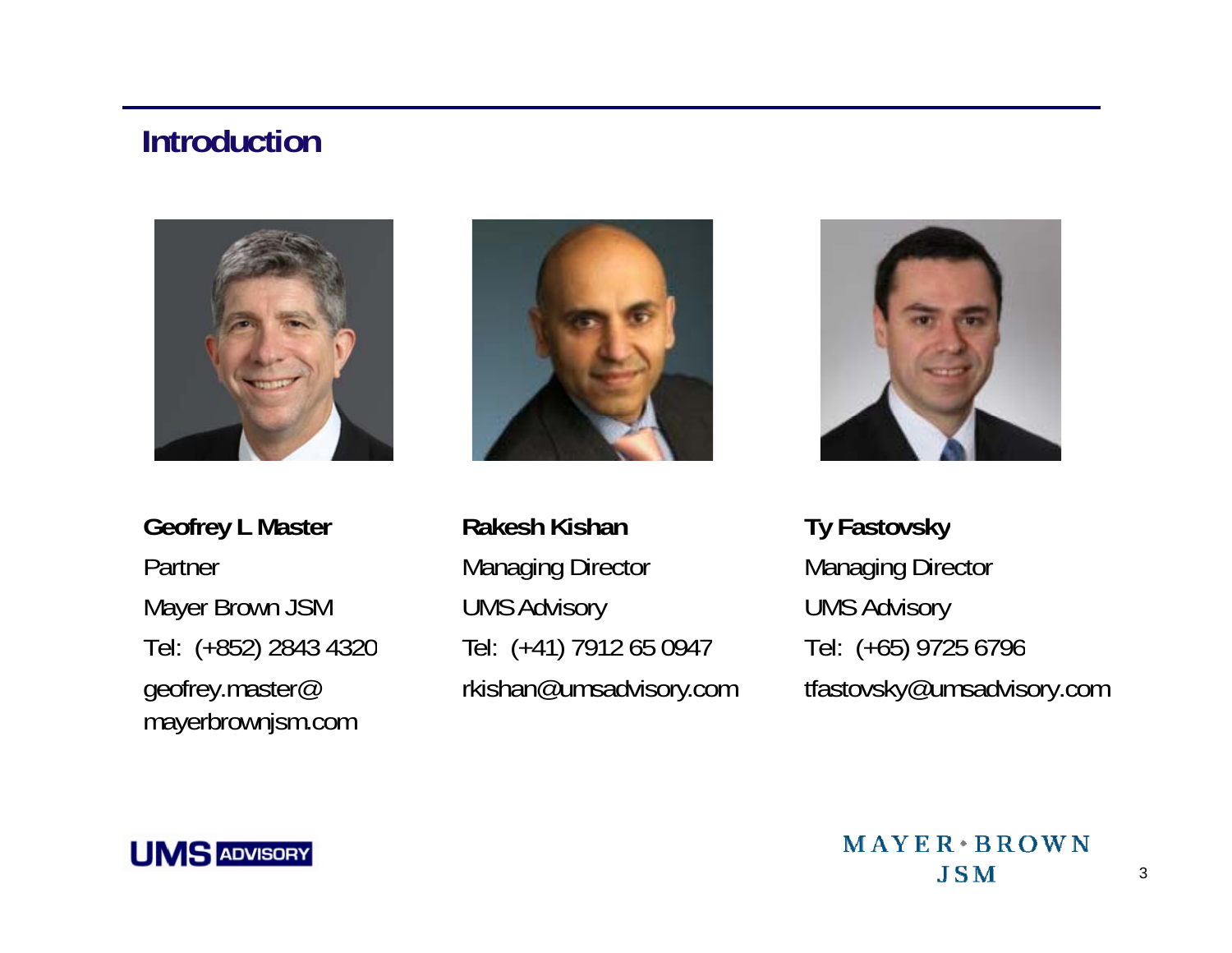### **Mayer Brown's Business & Technology Sourcing Practice**

- **More than 50 lawyers in Asia, the Americas and Europe focused on business and technology sourcing, including facilities management transactions**
- **We have represented clients in hundreds of sourcing transactions, including over 300**  major outsourcing transactions with aggregate deal value in excess of \$100 Billion
- **Recognized Market Leader**

*International Association of Outsourcing Professionals* Ranked as one of the top law firms in 2009-2012 on The World's Best Outsourcing Advisors list for The Global Outsourcing 100™. *The Legal 500 US* **2012** Sole occupant of the top Outsourcing ranking for the US in 2009 and ranked again in the top tier for 2010-2012.

**Chambers Global 2012** "Top tier" ranking in IT/Outsourcing for nine consecutive years *(Chambers 2004-2012)*

"Partners in its USA, London and Hong Kong offices frequently collaborate on multi-jurisdictional outsourcing deals for an enviable list of global clients."

*Chambers USA 2012* "They are not just great lawyers, but know how to get deals done effectively and efficiently."

*Chambers UK* **2012** "This full-service firm is distinguished by its global reach and up-to-date market trend analysis."

*Chambers Asia* 2012 "Many within the team have extensive industry experience, having previously<br>held in-house positions at outsourcing and technology companies."

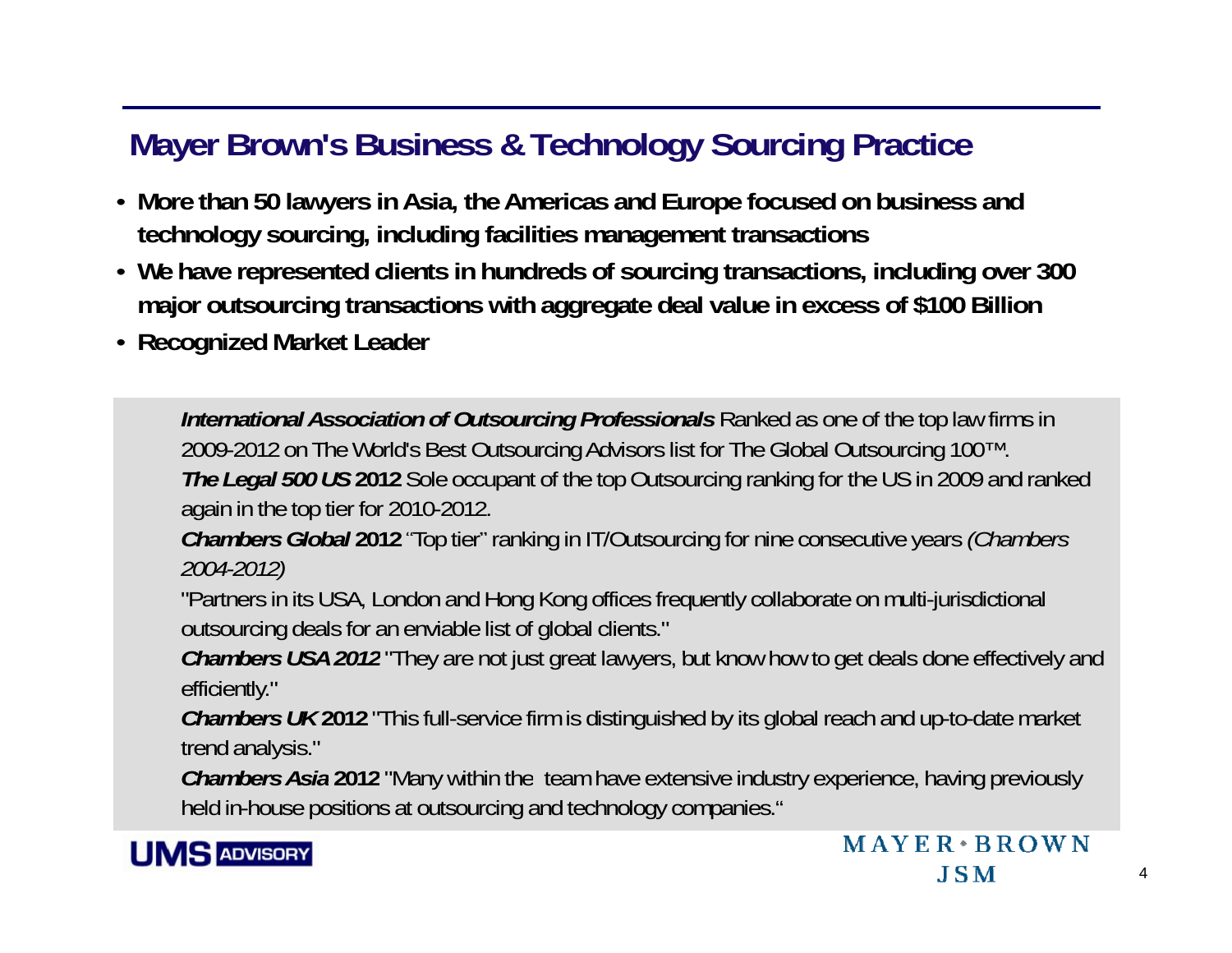#### **UMS Advisory Services and Sample Clients**





UMS Advisory's mission is to partner with clients to create breakthrough performance **solutions and business value in Real Estate and Facilities Management**



 $MAYER * RROWN$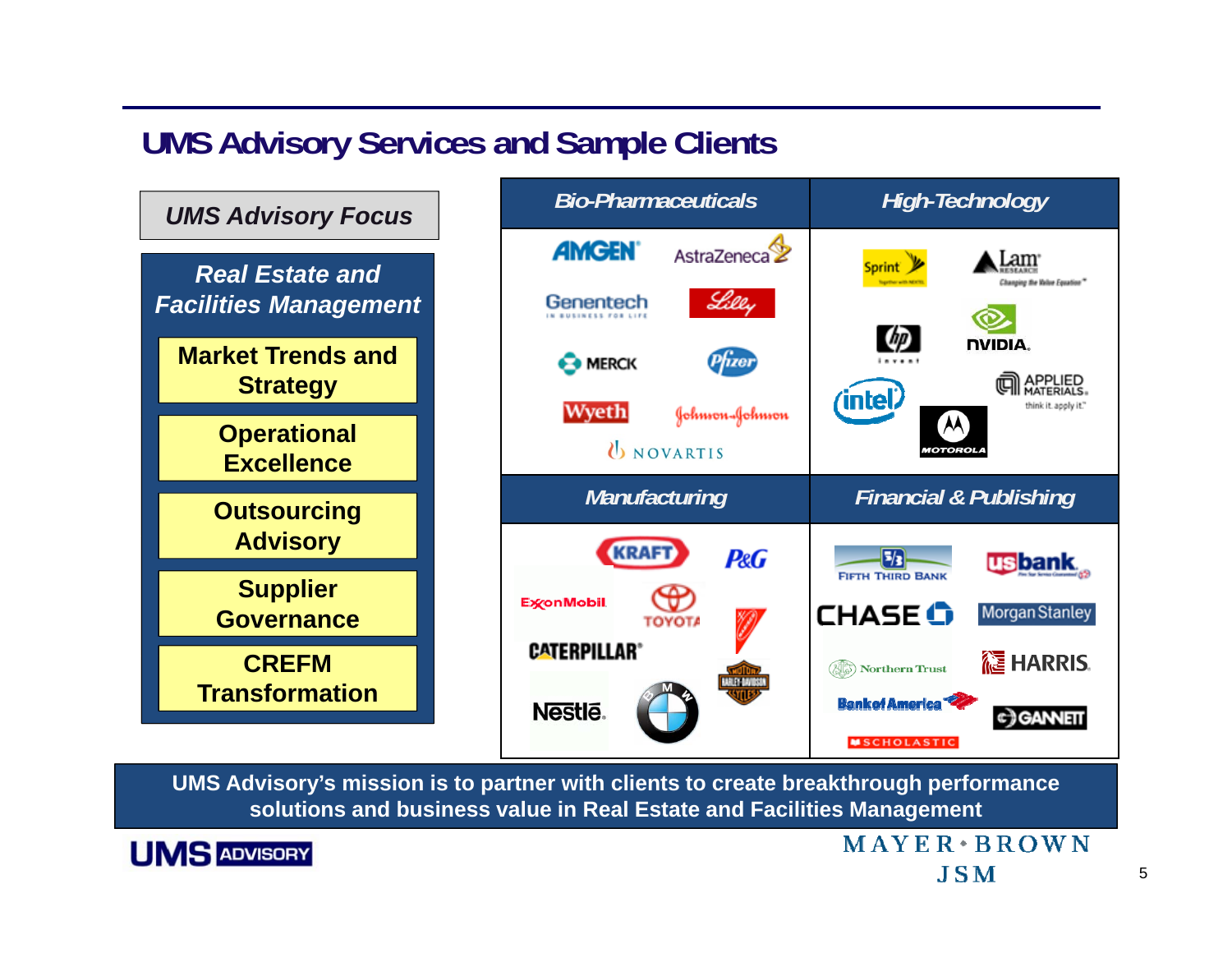### **Only Niche Firm In the Industry With Global Market Intelligence & Gl b l D li C bilit o al elivery Capability**

**Global Office Locations**

- *Arlington, VA*
- •*Basel, Switzerland*
- •*Singapore Singapore Singapore,*

**Global UMS Conferences (thought leadership & market intelligence)**

- *US – 9*
- •*EU – 4*



- **1st UMS Advisory Asia Conference**
- **Being held at Merck's Training Center in Sin g pa pore**
- **December 4, 2012**
- **Social networking ‐ Dec 3, 2012**
- **Invitation only event**





 $MAYER * BROWN$ **JSM**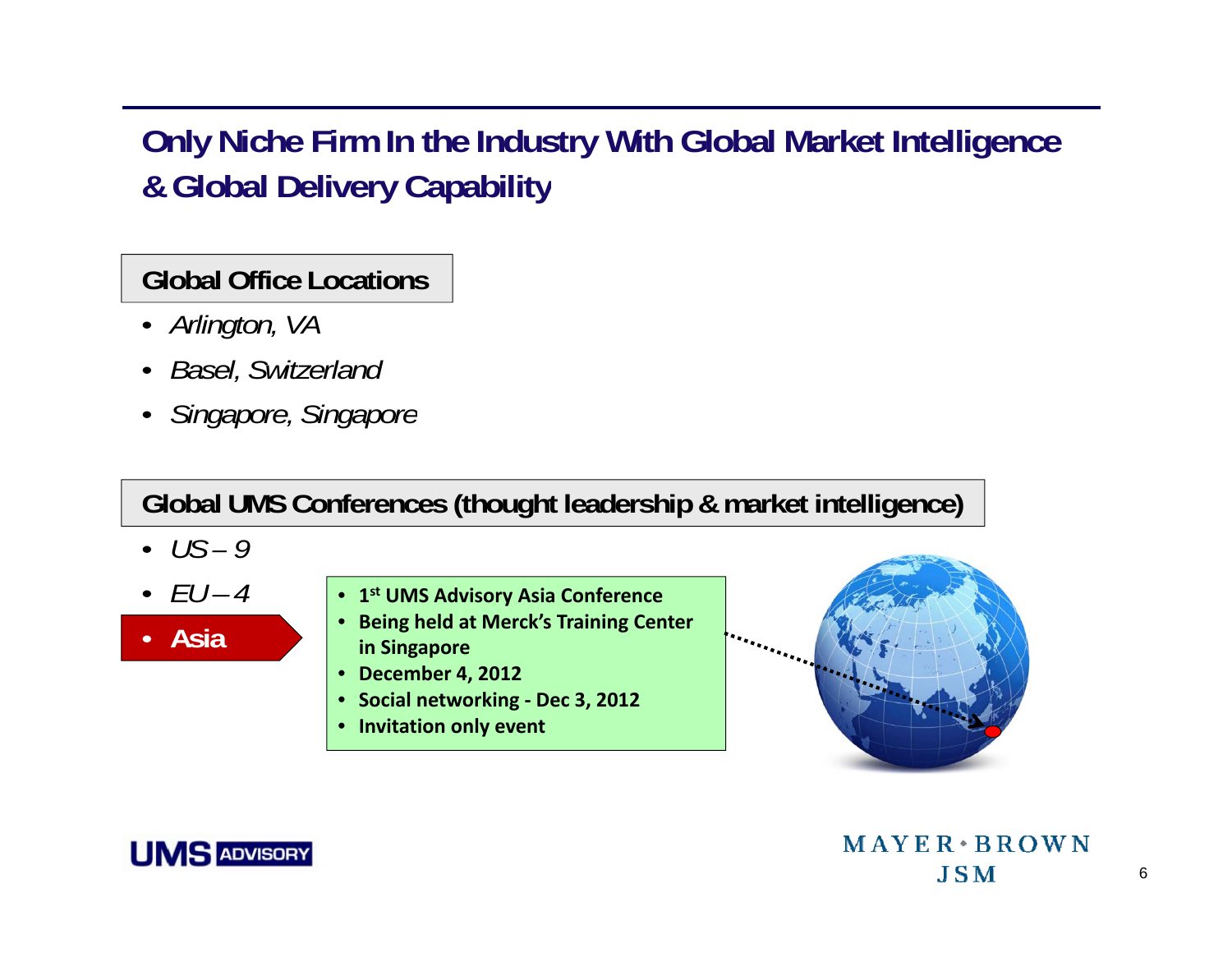### **Key Reasons Why Companies in Asia are considering Ot i u tsourcin g**

- **Greater consistency in service delivery and reporting**
- •**Elimination of non-core activities**
- **Flexibility for change**
- **Savings and better ability to manage inflationary cost pressures**
- • $\cdot$  Increased supplier capability and presence, particularly in key markets like **China and India**
- **Enhanced transparency/reduced risk in emerging markets**
- **Examples of success in other re gions (NA, EU)**



7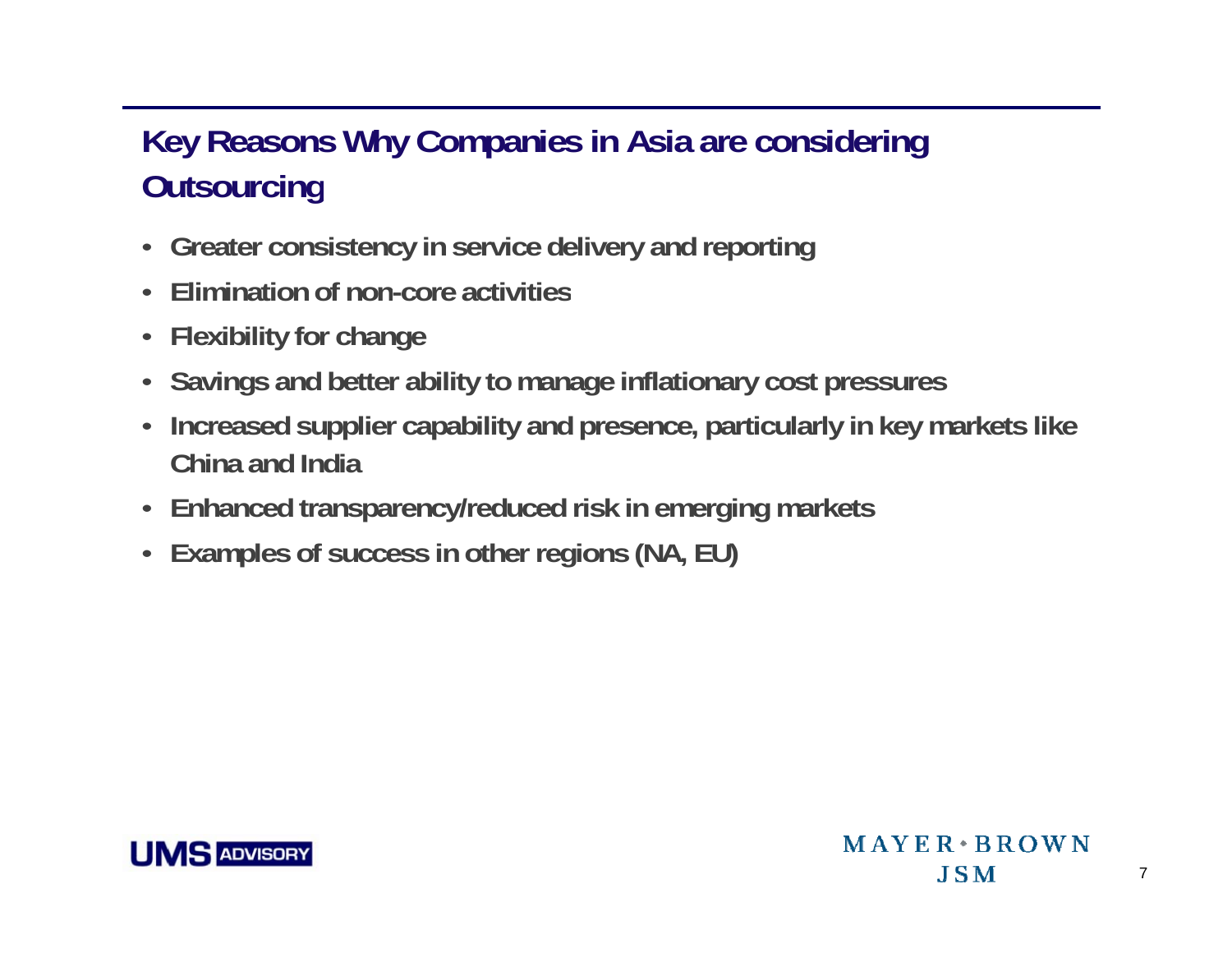#### **Three Major Forces Make Asia A Very Dynamic And Changing Market**



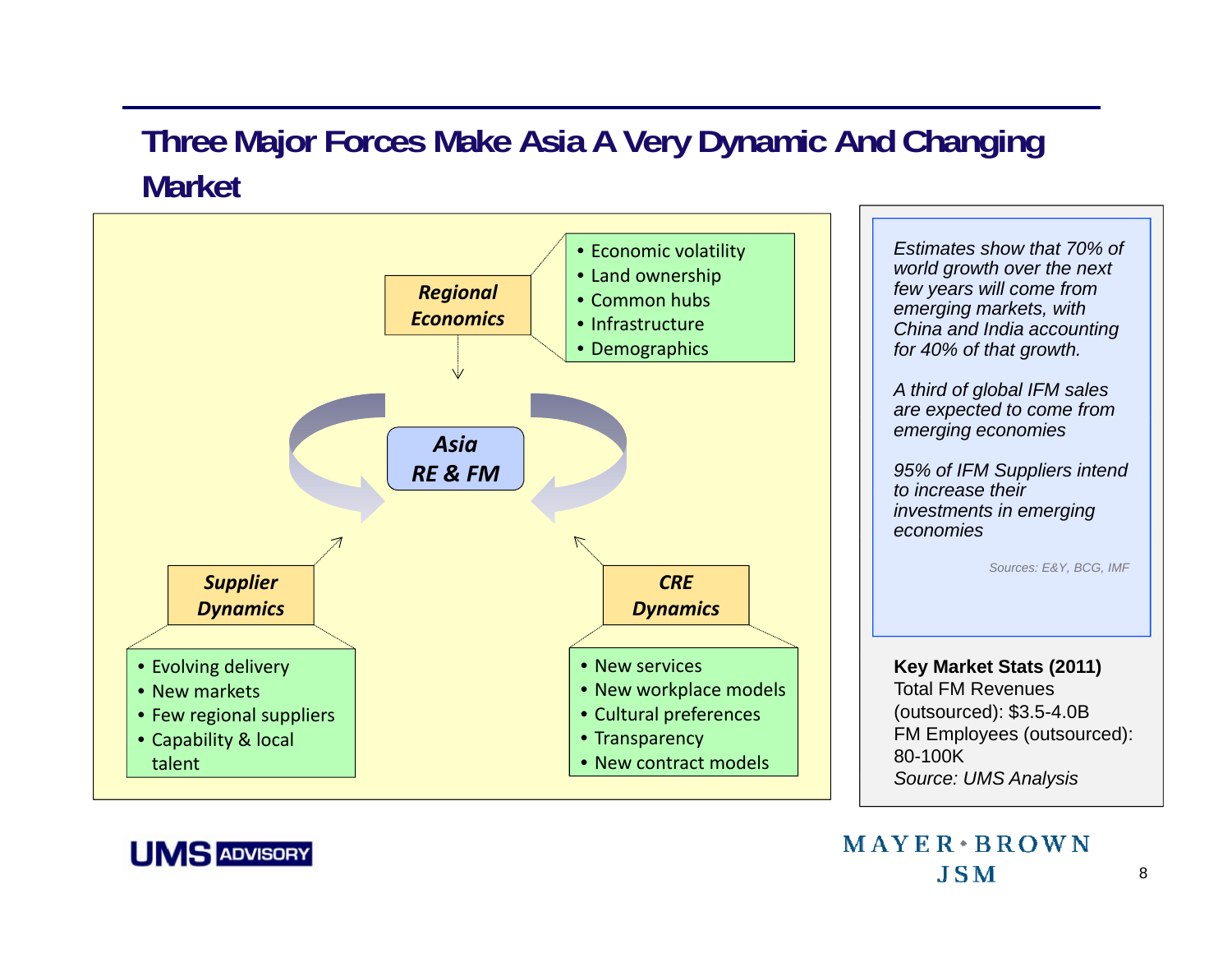## Asia Market Overview



 $MAYER \cdot BROWN$ **JSM**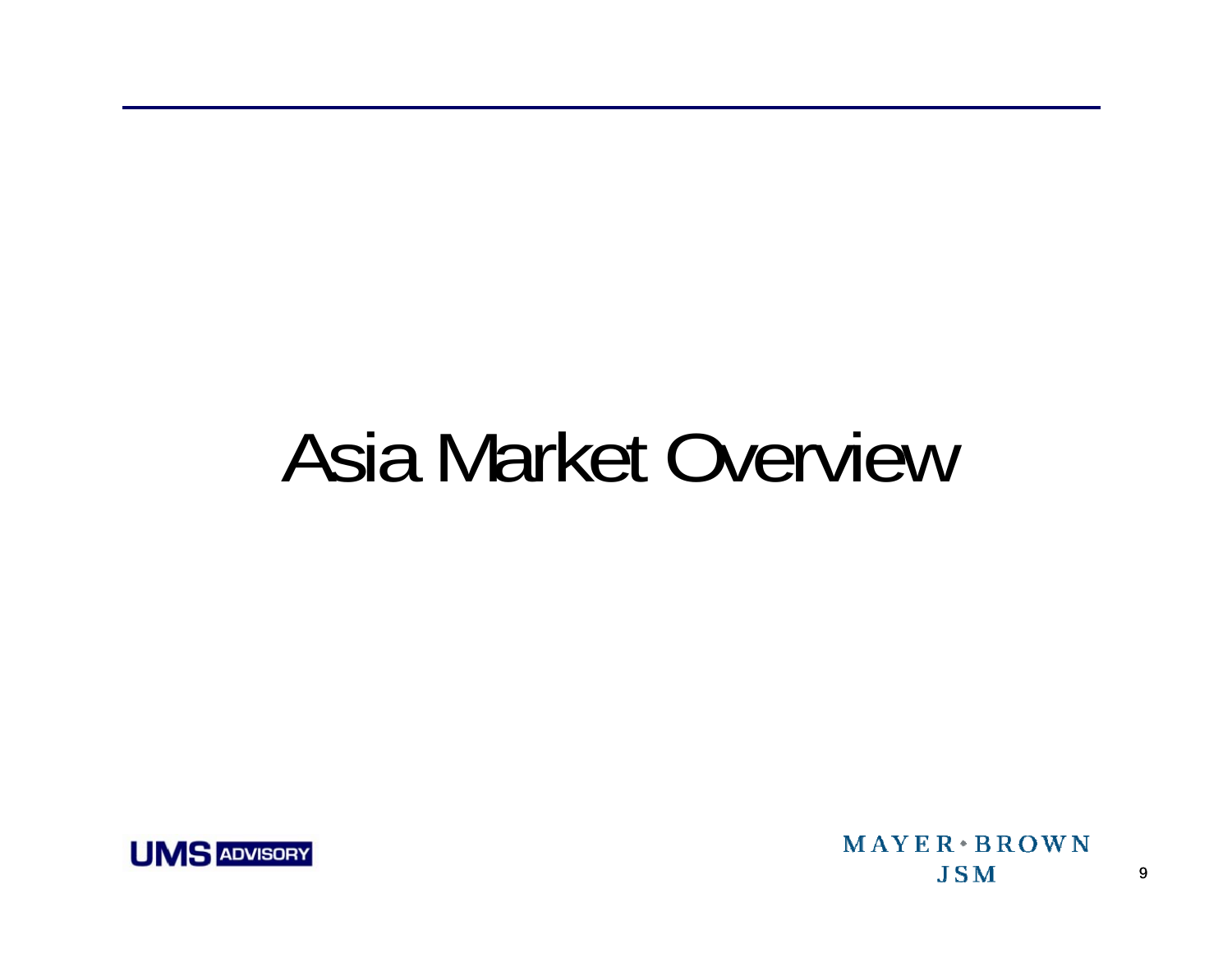### **Regions Are At Different Levels Of Maturity (Capability, Transaction Volumes, Reliability)**

| <b>US</b>                                                                                                                           | <b>EU</b>                                                                                                                                                                                     | <b>Asia-Pac</b>                                                                                                                                                       | <b>RFP Growth Rates</b><br>•Market growth                                                                                                                                       |
|-------------------------------------------------------------------------------------------------------------------------------------|-----------------------------------------------------------------------------------------------------------------------------------------------------------------------------------------------|-----------------------------------------------------------------------------------------------------------------------------------------------------------------------|---------------------------------------------------------------------------------------------------------------------------------------------------------------------------------|
| Market<br>• Mature level of<br>outsourcing, open market<br>• Minimal labor protections                                              | Market<br>• Parts of EU more mature<br>and advanced in<br>outsourcing, others<br>maturing<br>• Labor market more<br>restrictive                                                               | Market<br>• Developing market with<br>large variations in<br>maturity<br>• Mixed labor market,<br>generally open                                                      | • US: Low<br>$\bullet$ EU: High<br>• AP: Medium<br>•20%-40% increase in global RFPs                                                                                             |
| • Consolidated supplier<br>market<br><b>Key Players</b><br><b>CBRE</b><br>- JCI<br>- JLL<br>ABM<br>$- DTZ$<br>Others (e.g., Lincoln | • Three tiered supplier<br>market<br><b>Key Players</b><br>- Tier 1:Global (Sodexo,<br>ISS, JCI, CBRE, JLL)<br>- Tier 2: Regional<br>suppliers (e.g., Cofely,<br>Veolia)<br>- Tier 3: Country | • Established global<br>suppliers, limited regional<br>and country suppliers<br><b>Key Players</b><br>$- JLL$<br>- CBRE<br>- JCI<br>- DTZ<br>- <i>ISS</i><br>- Sodexo | <b>Asia IFM Market</b><br><b>Market Life Cycle Analysis</b><br>Australia/NZ<br>Singapore/HK<br>Size<br>China/India<br><b>IFM Market</b><br>Japan/Korea<br>Thailand/<br>Malaysia |
| Harris, Fluor, C&W)                                                                                                                 | suppliers                                                                                                                                                                                     | - Others (C&W, Colliers)                                                                                                                                              | Other<br>Development Growth<br>Saturation<br>Maturity<br>Source: UMS Analysis                                                                                                   |

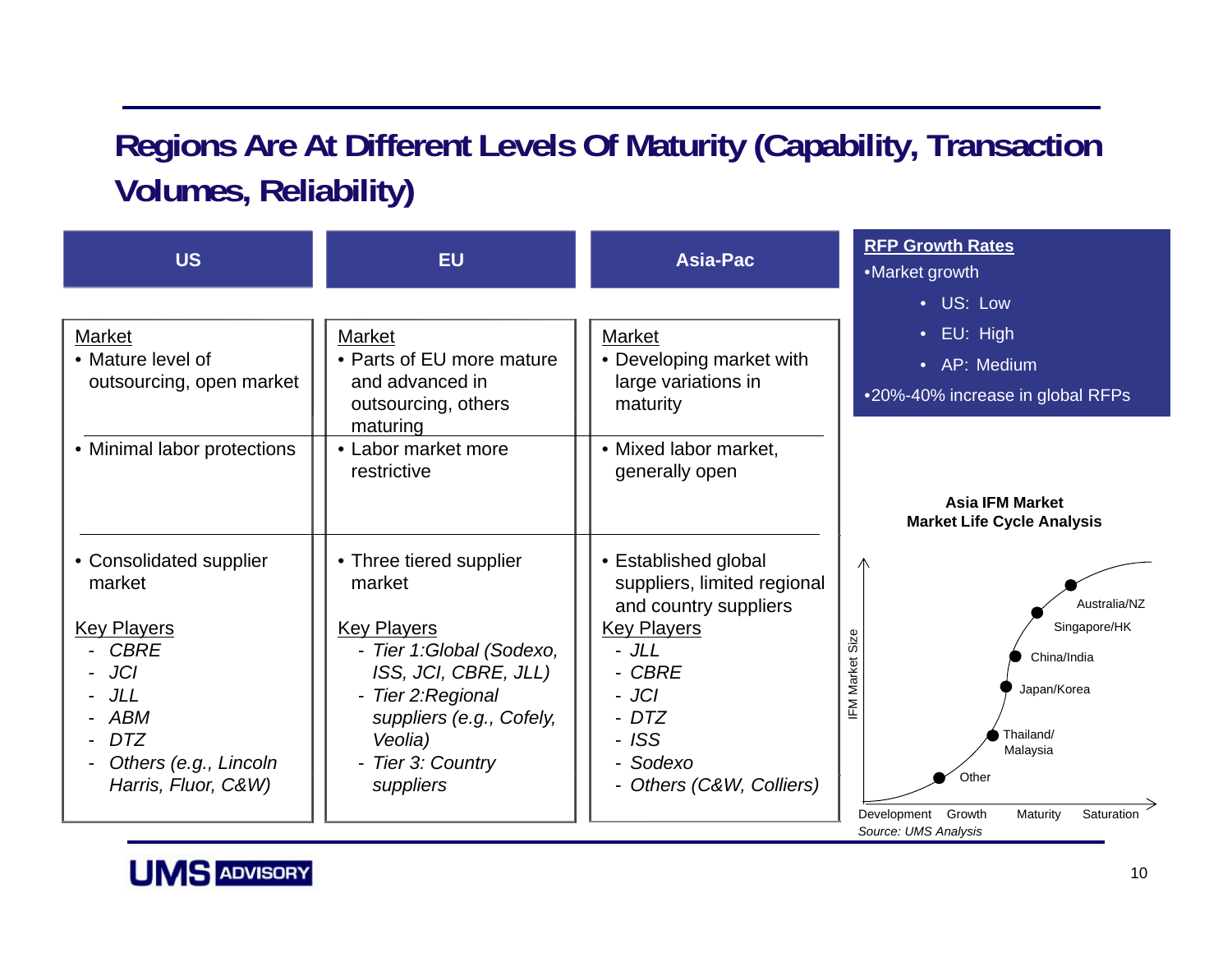#### **Our Data Signals High Growth Expectations For Outsourcing In A i sa**



**Q: Client: Is your organization planning to:** 

Total ■Asia Pacific

#### **Q: Suppliers: How would you characterize your firm's pipeline for new RE/FM services deals?**



#### **SADVISORY**

#### **Overview**

- End-Users and Suppliers both indicate significant expected growth in outsourcing
- Long sales lead times reflected in timehorizons for growth
- Market pipelines show robust growth levels

*Source: UMS Market Survey Oct 2012*

**Q: Suppliers: How do you expect the pace of customer demand for RE/FM services to change over the time frames outlined below? (% indicating demand will increase)**



 $MAYER * RROWN$ **JSM**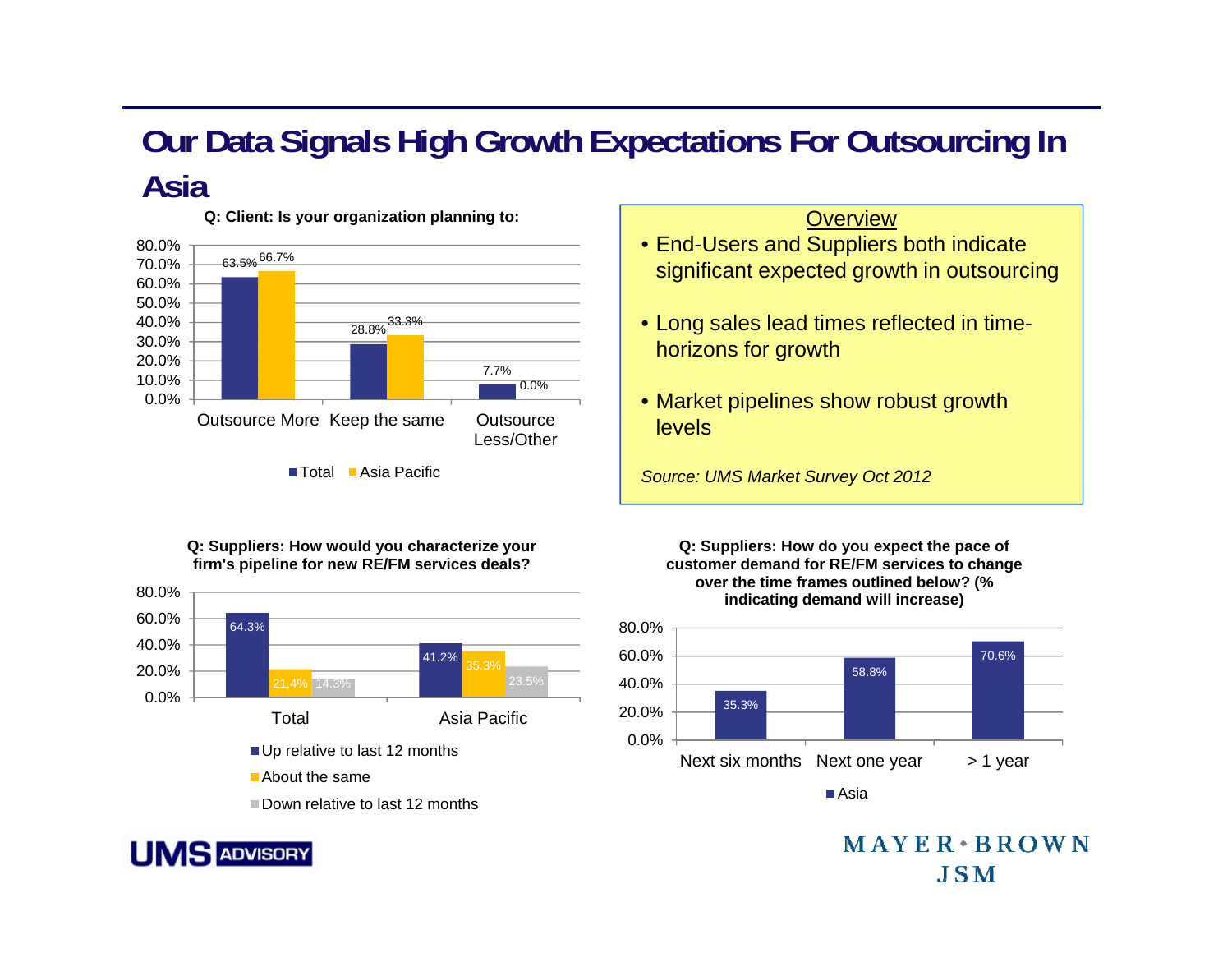#### **The Growth Potential May Be Tempered By Constraints**

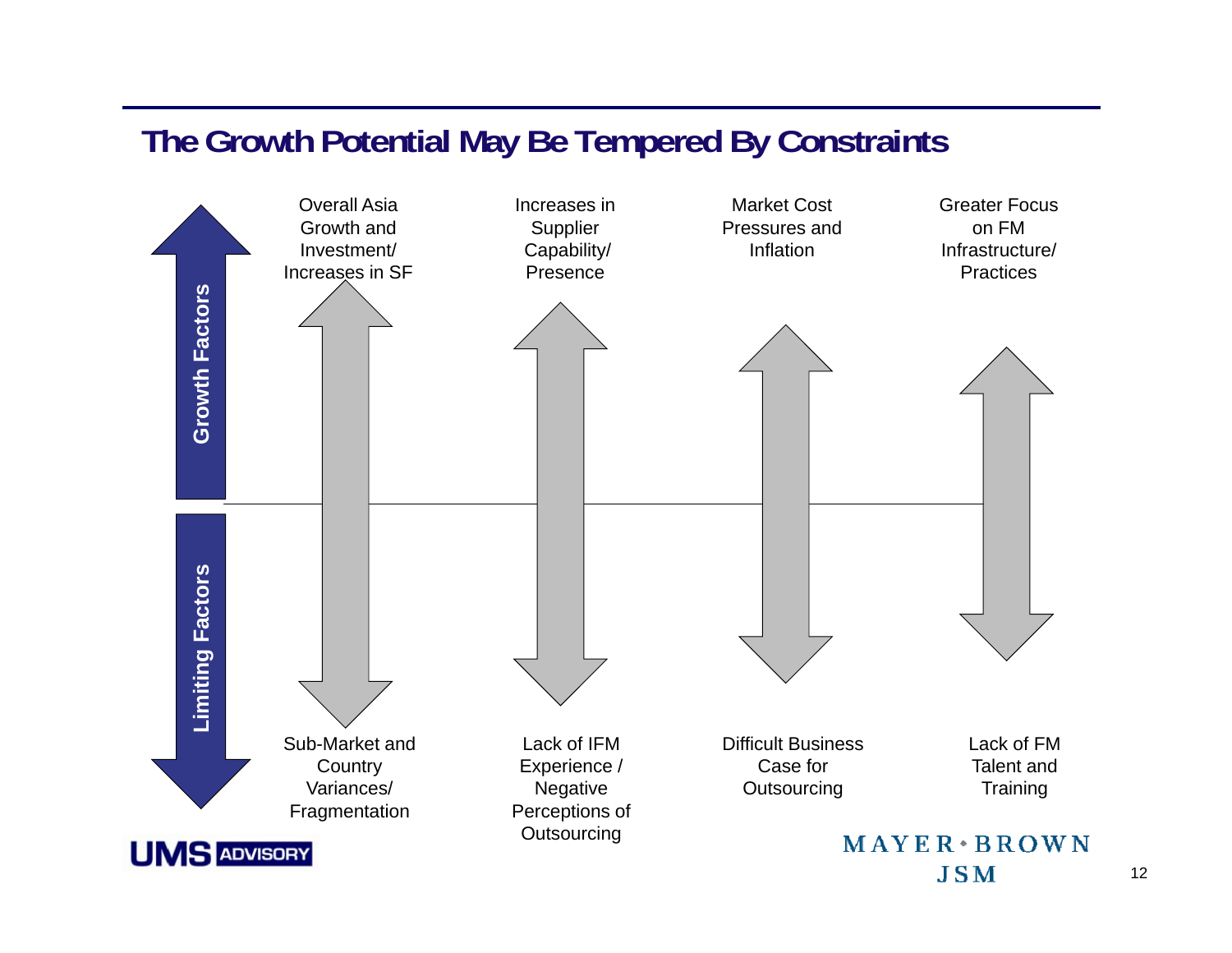#### **Market maturity impacts decision of where and how t t i A i o ou tsource n sia**

|                                            | <b>Market Maturity Segmentation</b>                                                                     |                                                                                                    |                                                                                       |  |  |
|--------------------------------------------|---------------------------------------------------------------------------------------------------------|----------------------------------------------------------------------------------------------------|---------------------------------------------------------------------------------------|--|--|
|                                            | Low                                                                                                     | <b>Medium</b>                                                                                      | <b>High</b>                                                                           |  |  |
| <b>Skilled Labor</b>                       | Lack of qualified management<br>and skilled labor                                                       | Growing presence of qualified<br>management and skilled labor but<br>gaps remain                   | Abundance of qualified<br>management and skilled labor                                |  |  |
| <b>Non-Skilled</b><br>Labor                | Low skill labor abundant                                                                                | Low skill labor abundant to<br>moderate                                                            | Low skill labor more challenging,<br>but labor "imports" cover                        |  |  |
| <b>Wages</b>                               | Low                                                                                                     | Low to medium                                                                                      | Medium to high                                                                        |  |  |
| <b>Infrastructure</b>                      | Poor building stock, significant<br>infrastructure limitations (roads,<br>utilities, etc.)              | Mixed level of infrastructure, with<br>likely variations by location within<br>country             | Well-established infrastructure -<br>quality buildings, significant<br>infrastructure |  |  |
| <b>Standards</b>                           | Very minimal level of<br>standardization                                                                | Low to medium level of standards                                                                   | Well established standards and<br>regulatory bodies                                   |  |  |
| <b>Supplier Base</b>                       | Minimal supplier base with low<br>level of outsourcing                                                  | Increasingly mature / stable<br>suppliers with some key gaps,<br>outsourcing present in some areas | Mature / stable set of suppliers,<br>high level of outsourcing                        |  |  |
| Economic,<br><b>Political and</b><br>Legal | Political and economic instability<br>hinders investment and growth,<br>legal system poorly established | Moderate to very strong economic<br>growth, political and legal<br>concerns still exist            | Stable economic environment and<br>established legal/political system                 |  |  |

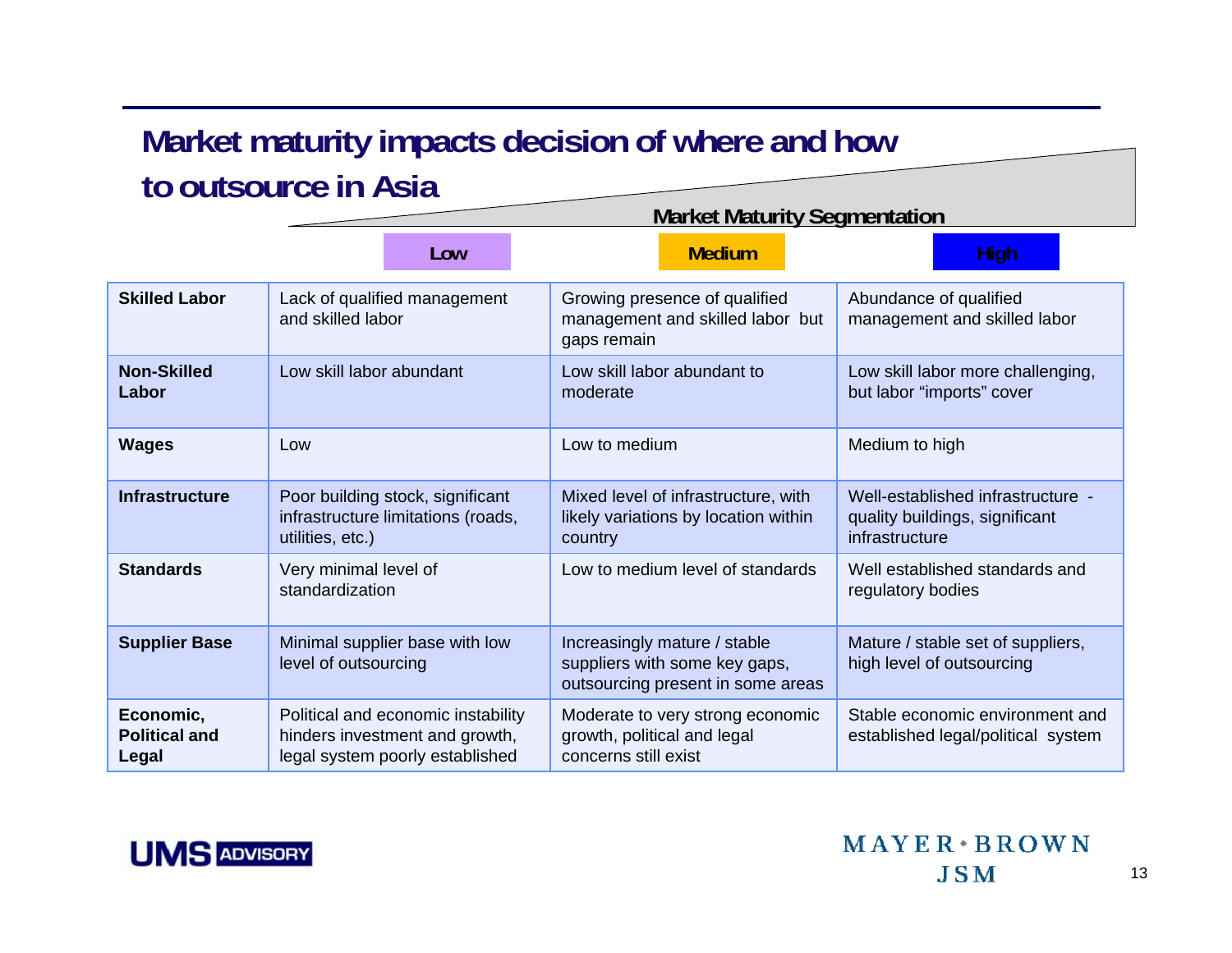#### **Market Maturity Summary – 3 Tiers**

**Australia / NZ / Japan / Korea / Singapore/ Hong Kong** 

- Mature markets with choice of capable suppliers
- Variance in outsourcing levels greater in Aus/NZ, lower in Japan/Korea
- Stable infrastructure, legal/political and economic environment
- **China / India / Philippines / Malaysia / Thailand** 
	- Increasing Global FM Supplier base.
	- Continual knowledge transfer from Global FM organizations provides improved management practices, technology and technical skills
	- Low cost workforce but increasing wage pressures
	- Infrastructure, legal/political, and other concerns still exist
- Vietnam / Pakistan / Cambodia / Other
	- Minimal qualified supplier base with abundant low cost labor.
	- Infrastructure, political and economic instability hinders growth

#### Market Maturity



**VE ADVISORY** 

\*Individual slides available by country

٠

14

 $MAYER * RROWN$ 

**JSM** 

٠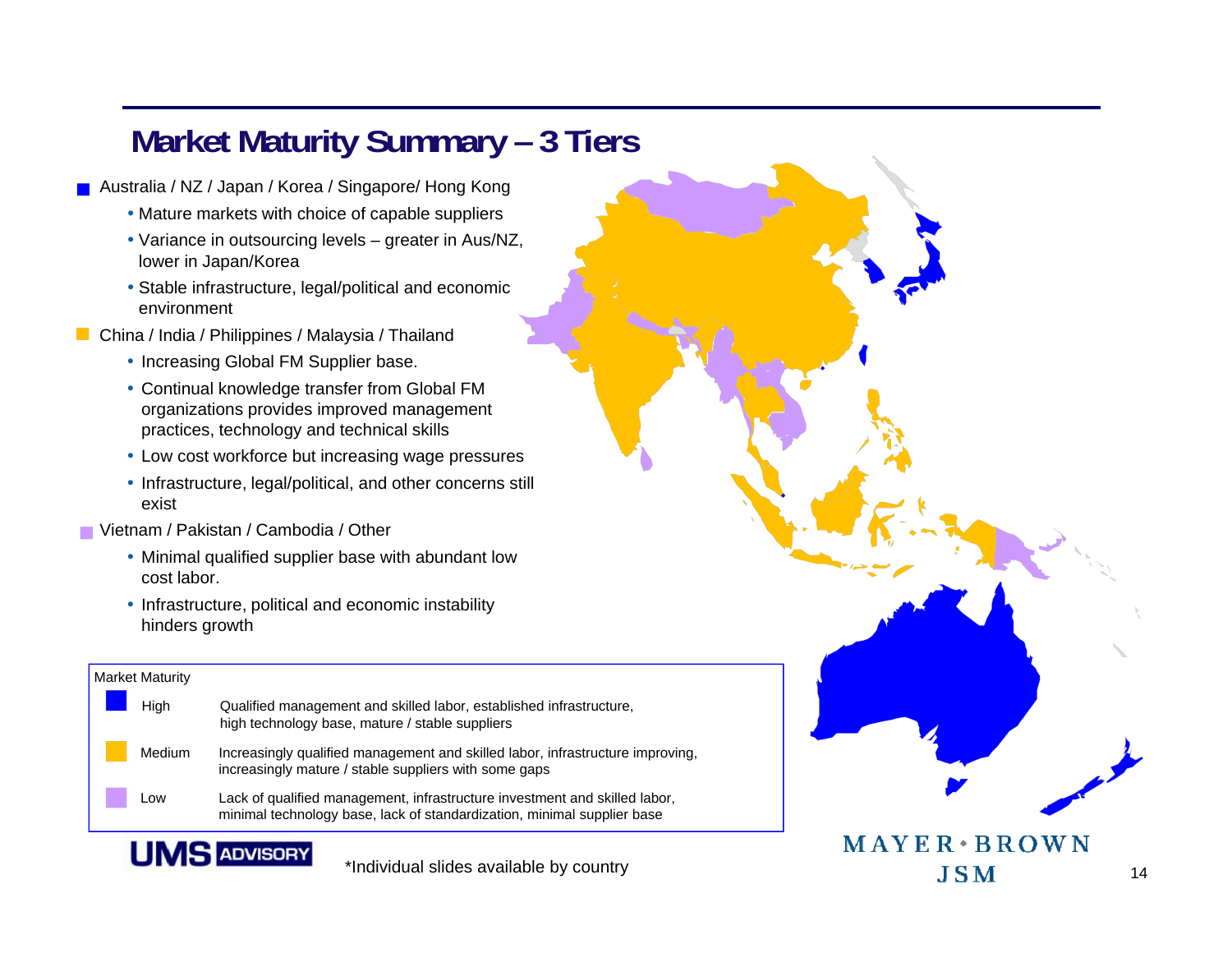# Structuring and Negotiating the Deal



 $MAYER * BROWN$ **JSM**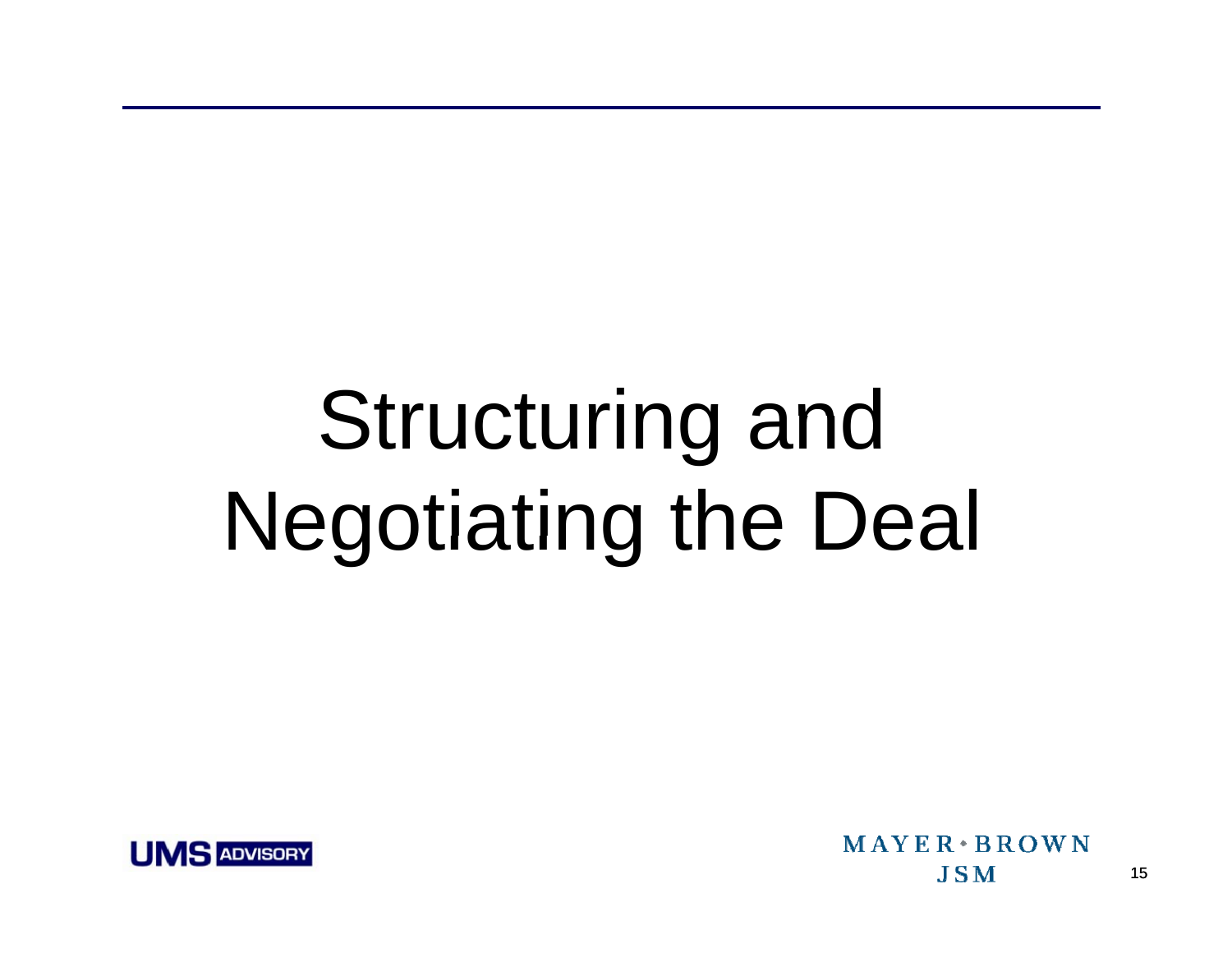### **Typical Approach & Key Issues In Each Step – Especially In Decentralized Legacy Settings**

| Market Intelligence and<br><b>Current State</b><br><b>Assessment</b>                                                                                                                                                                                                                                         | <b>Strategy and RFP</b><br><b>Development</b>                                                                                                                                                   | <b>RFP Administration,</b><br><b>Evaluation and Down-</b><br><b>Select</b>                                                                                                                                     | <b>Negotiations and</b><br><b>Contract Development</b>                                                                                                                                                       | Implementation,<br><b>Transition and</b><br>Governance                                                                                                                                                     |
|--------------------------------------------------------------------------------------------------------------------------------------------------------------------------------------------------------------------------------------------------------------------------------------------------------------|-------------------------------------------------------------------------------------------------------------------------------------------------------------------------------------------------|----------------------------------------------------------------------------------------------------------------------------------------------------------------------------------------------------------------|--------------------------------------------------------------------------------------------------------------------------------------------------------------------------------------------------------------|------------------------------------------------------------------------------------------------------------------------------------------------------------------------------------------------------------|
| • Failure to define a<br>saving<br>• Baseline discrepancies<br>• Scope disagreements -<br>a constant changing<br>variable<br>• Transparency $-$<br>polarizing issue<br>• Skepticism of<br>outsourcing at a site<br>level<br>• Lack of current market<br>practices<br>• Lack of SLA's<br>measurable standards | • Inability to shift<br>from prescriptive<br>to outcome RFP<br>• Inconsistency<br>between site<br>realities and RFP<br>documents<br>• Challenges in<br>tailoring<br>documents to site<br>levels | • During site visits,<br>site reps contradict<br>RFP data<br>• Tussle for scope<br>changes<br>• Skepticism<br>towards supplier<br>proposals<br>• Inability to<br>understand how<br>savings will be<br>achieved | • New positions<br>emerge<br>• LOL standards<br>• Who should pay<br>for what overhead<br>• Changes in scope<br>& termination<br>• How fees will be<br>earned and costs<br>paid<br>• Baseline<br>"validation" | • Communicating<br>the contract<br>• Operationalizing<br>the concepts<br>• Baseline findings<br>• Unfilled positions<br>• Talent<br>• Sponsorship and<br>advocacy at a local<br>level<br>• Scope attrition |

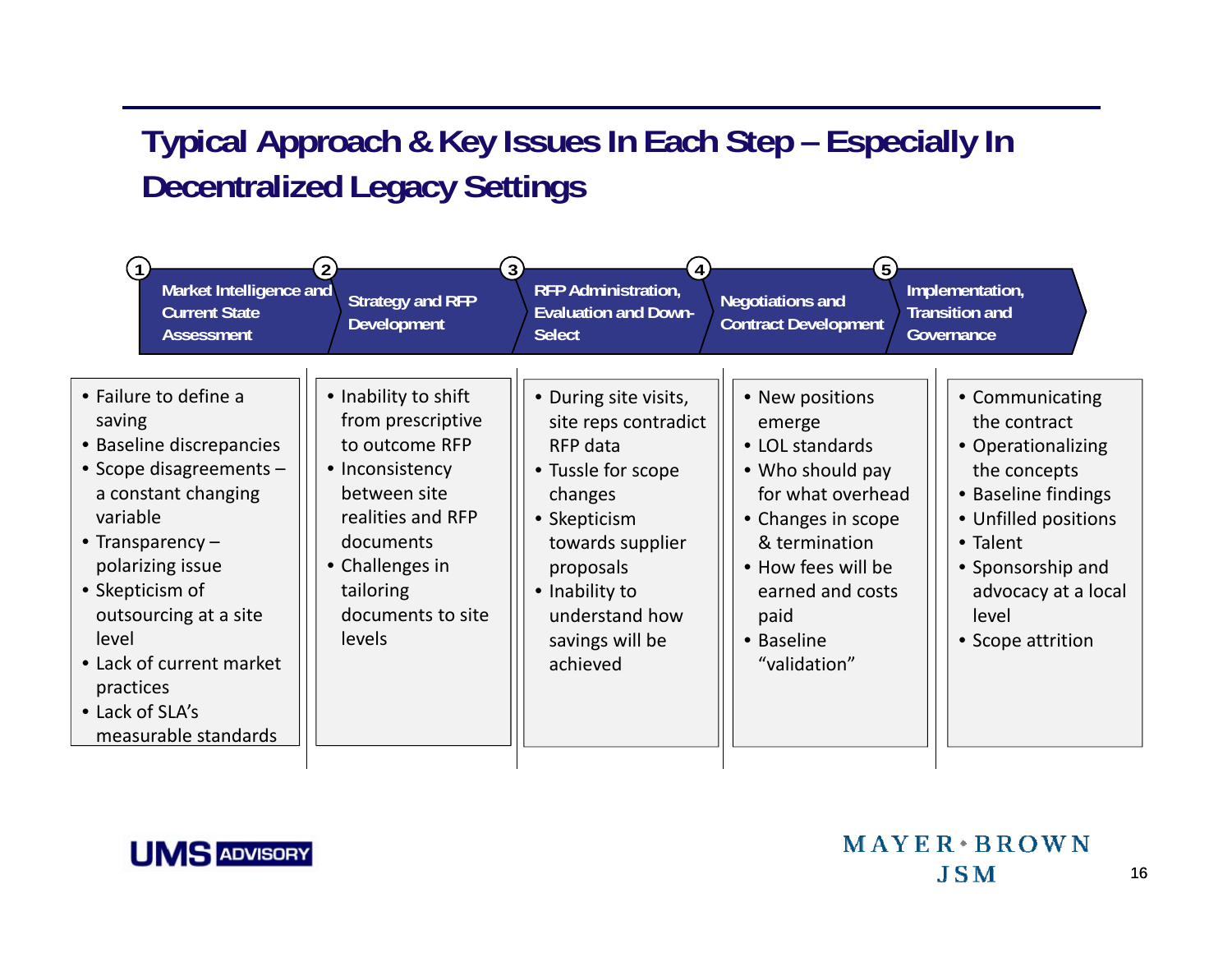#### **Key Issues – That Executive Sponsors Care About**







- How will be contract enable us to:
	- Acquire
	- Divest
	- Add sites or scope



17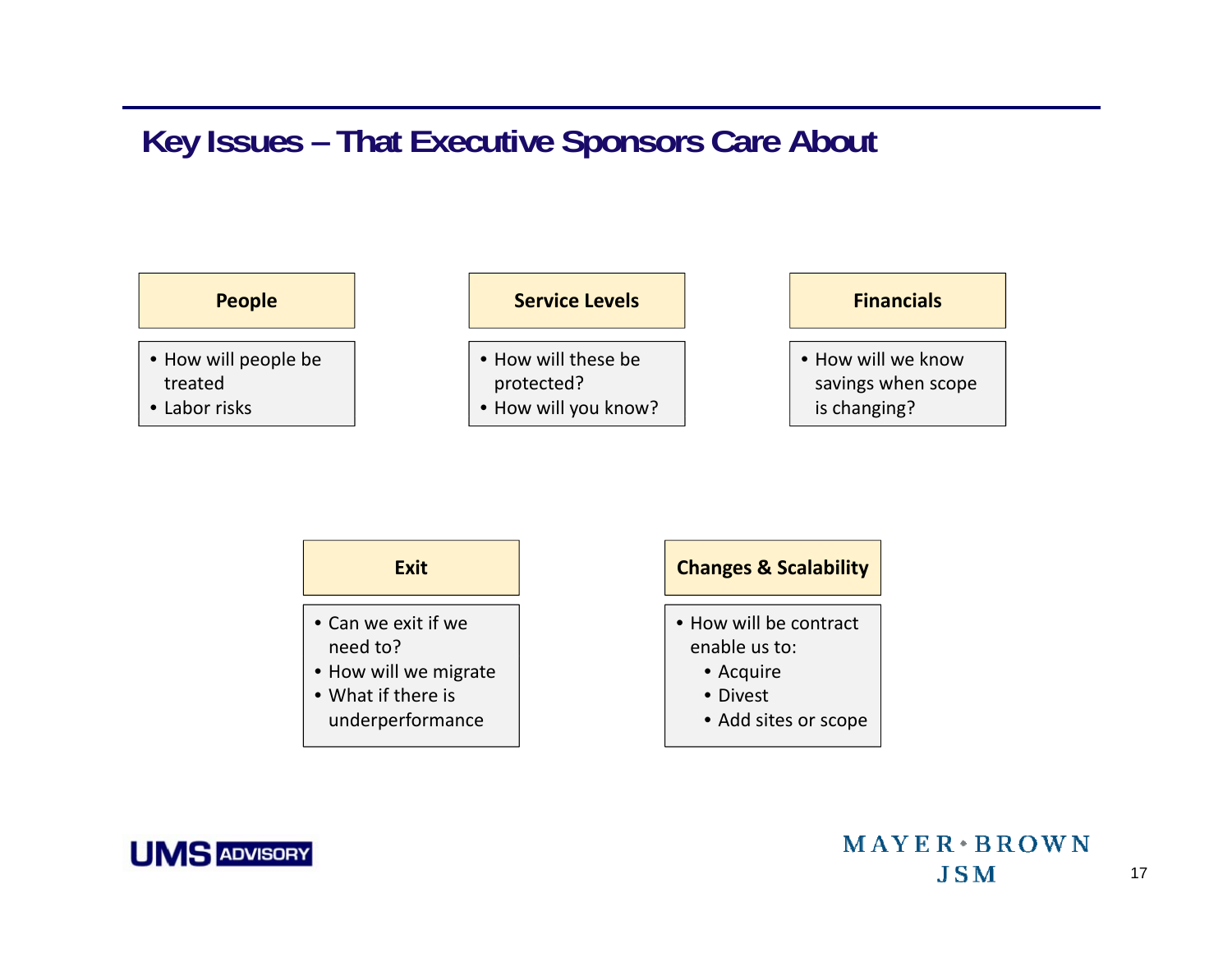**Typical Challenges Of FM Outsourcing Pricing**

- **Clients don't have baselines – or, sometimes, the service cost is not known to a meanin g g ful de gree**
- **Cost is misallocated:**
	- **We say something is out of scope, but cost remains in baseline**
	- $-$  Conversely, we say something is in scope, but there is no cost in **the baseline**
- •**Internal cost is not completely allocated or is not transferred**
- •**"Volumetrics" are not tracked are**
- **Project spend is commingled**



- •RFP responses are conditional
- •Supplier assumes and clients concede "validator in chief" role to supplier
- •Pricing is not finalized down-stream
- Disputes over what expense projects were in scope •

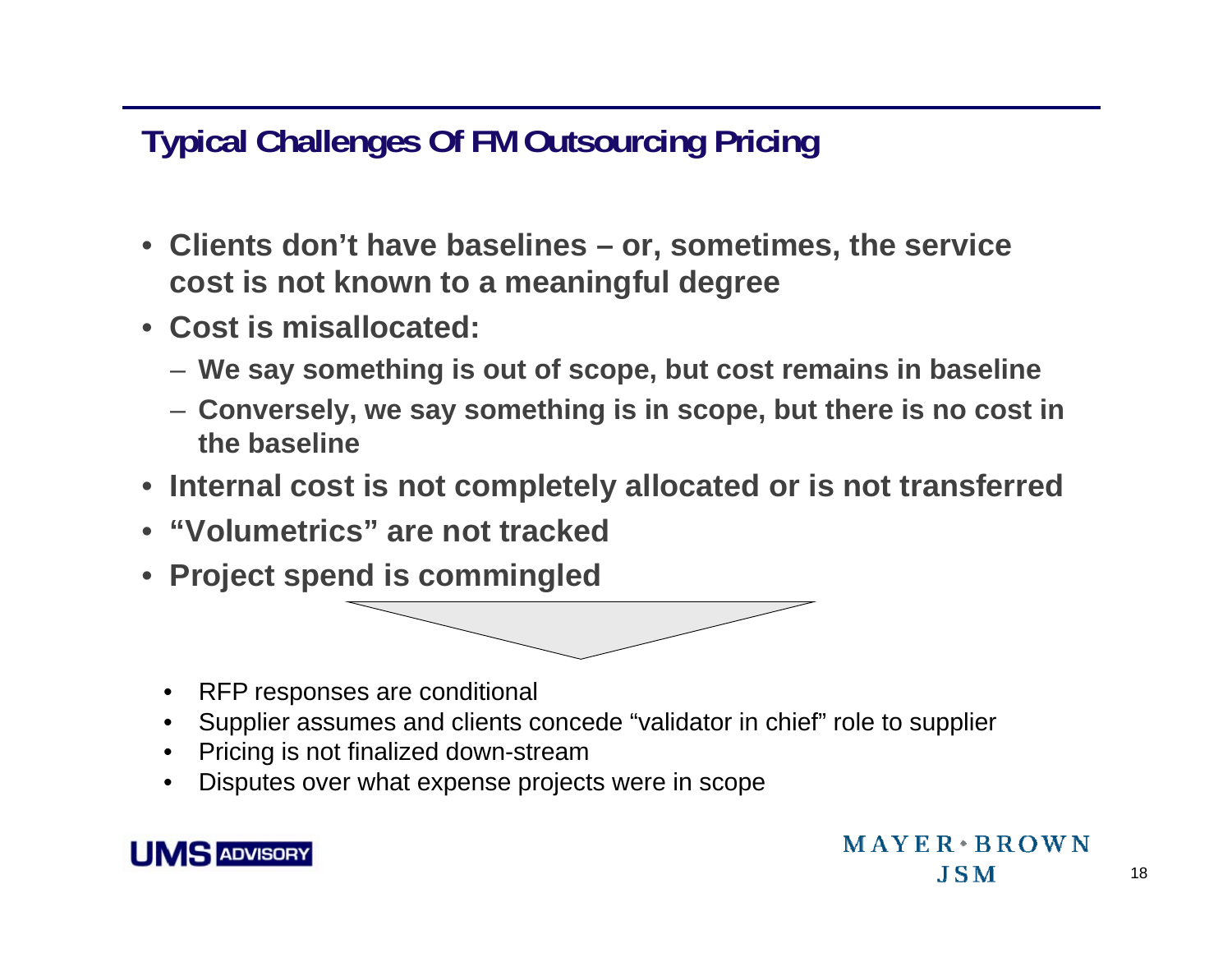#### **Contract Cost Structure Elements – Each Element Requires Definition And How It Needs To Be Treated**

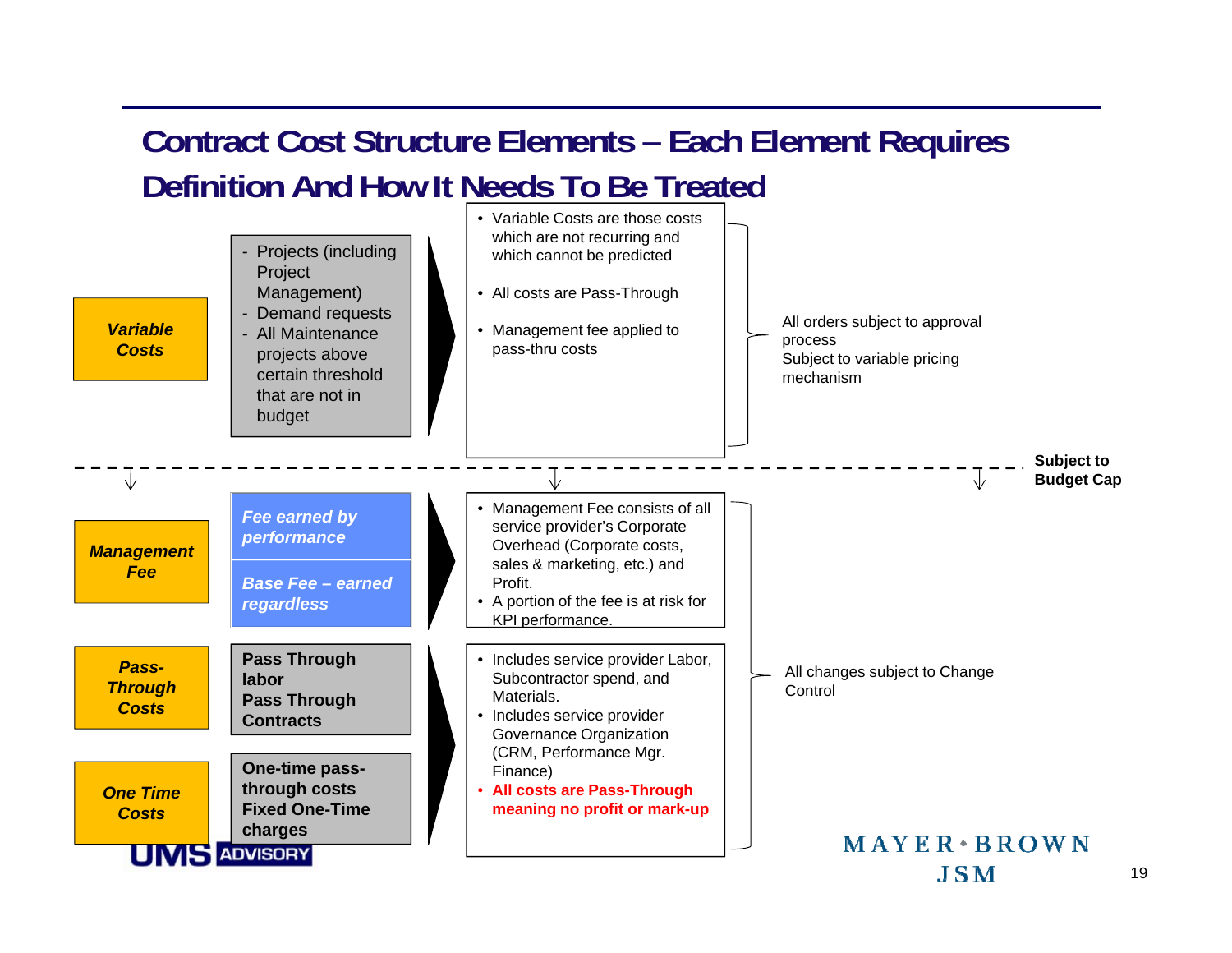# Contracting for FM Outsourcing



MAYER + BROWN **JSM**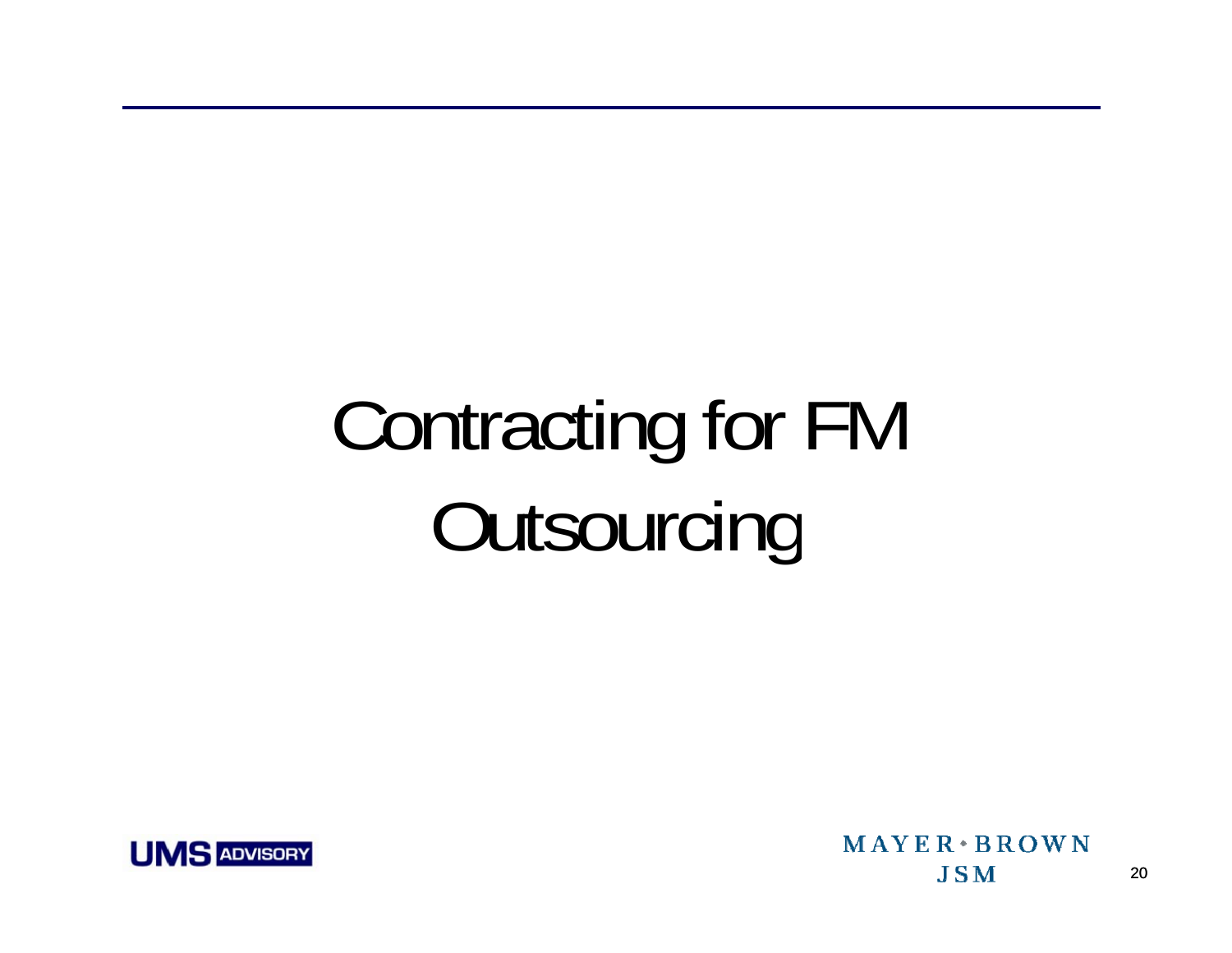## **Key Issues in Asia by Region / Subregion**

- Legal environment
	- Legal systems
	- Judicial systems
		- Enforcement
- Specific contract considerations
	- Governing law (election and limitations)
	- – Dispute resolution mechanisms
		- Contract terms (escalation mechanics, arbitration)
		- Contract structure (structured to promote enforcement)
- Contracting practice / environment

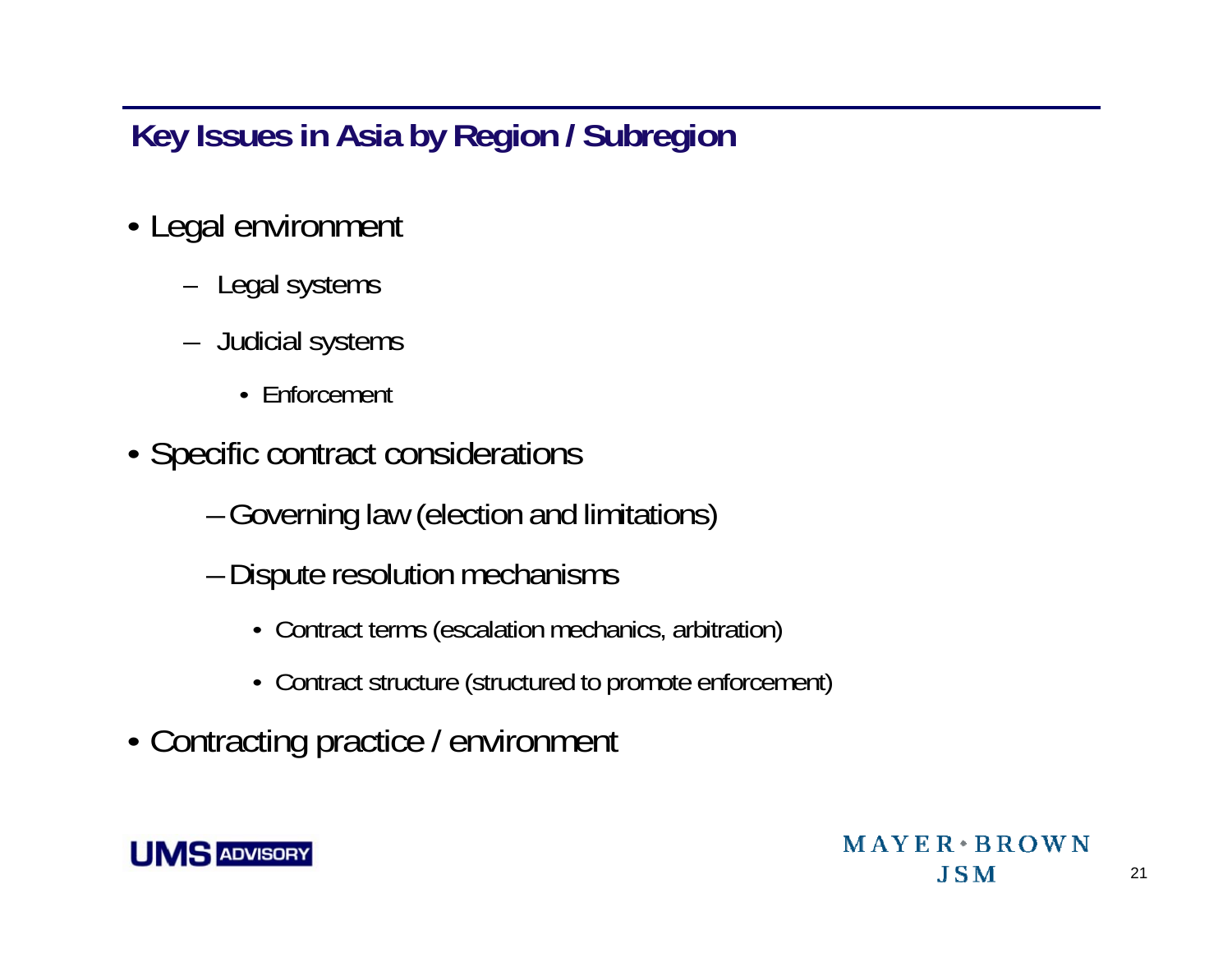**Overview of Critical FM Outsourcing Contract Provisions: Cutsourcing Contract Basics —**  $-$  Purpose and Role of Contract

- Memorialize all business terms, i.e., the allocation of legal, financial and operational responsibility and risk
- Address all known and foreseeable issues
- Provide a workable framework to manage the relationship, address future change and resolve disputes

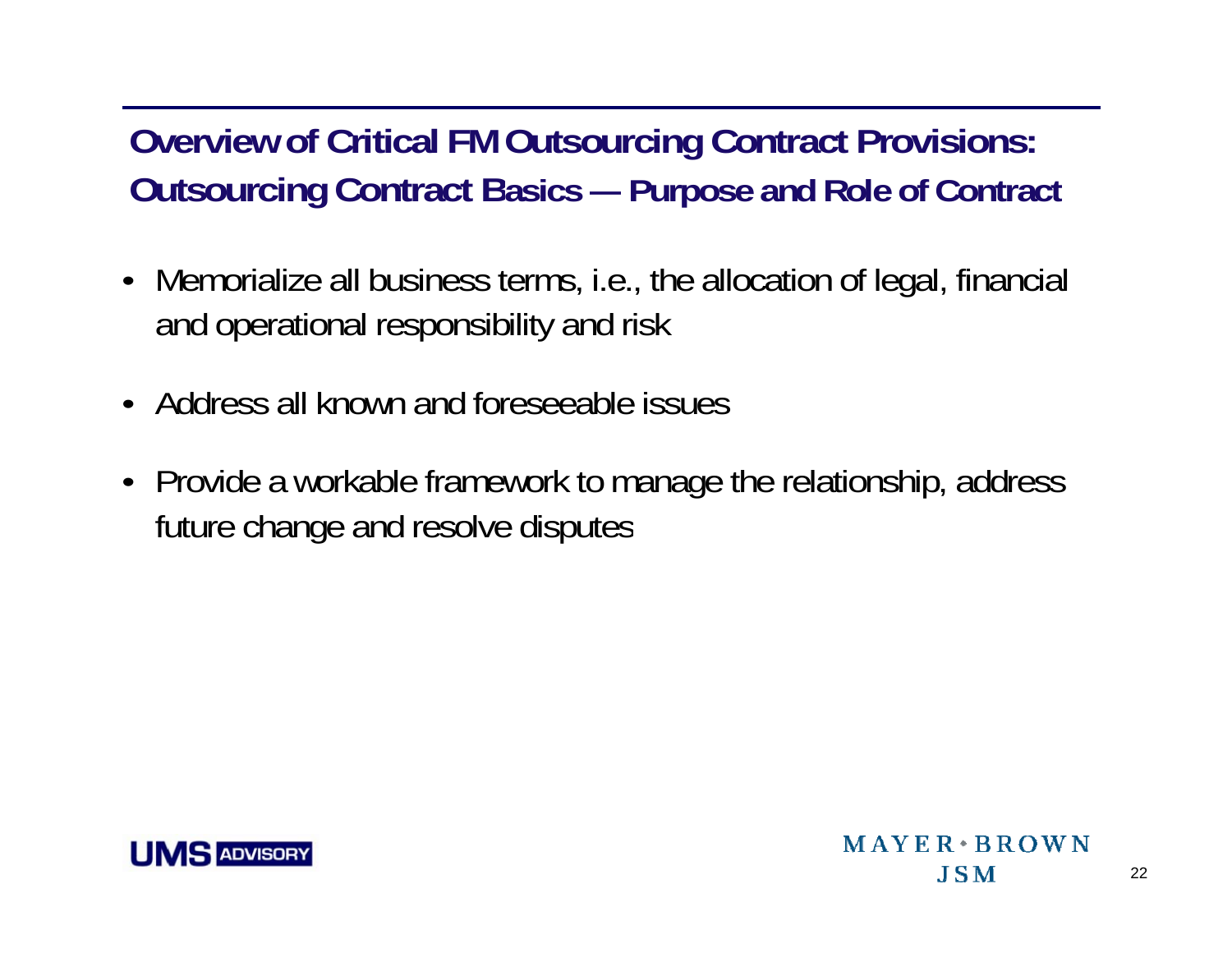**Overview of Critical FM Outsourcing Contract Provisions: Outsourcing Contract Basics - Structure and Flexibility** 

- Difference between contract right and governance process
- Flexibility and address change and maintain leverage
	- Within contract
	- External to contract
		- Multiple Suppliers
			- –Can help reduce risk if there is an ability to move work between suppliers
			- –Ability to move quickl y as contracts alread y in place
			- –Continuous competition
			- But caution regarding touch-points

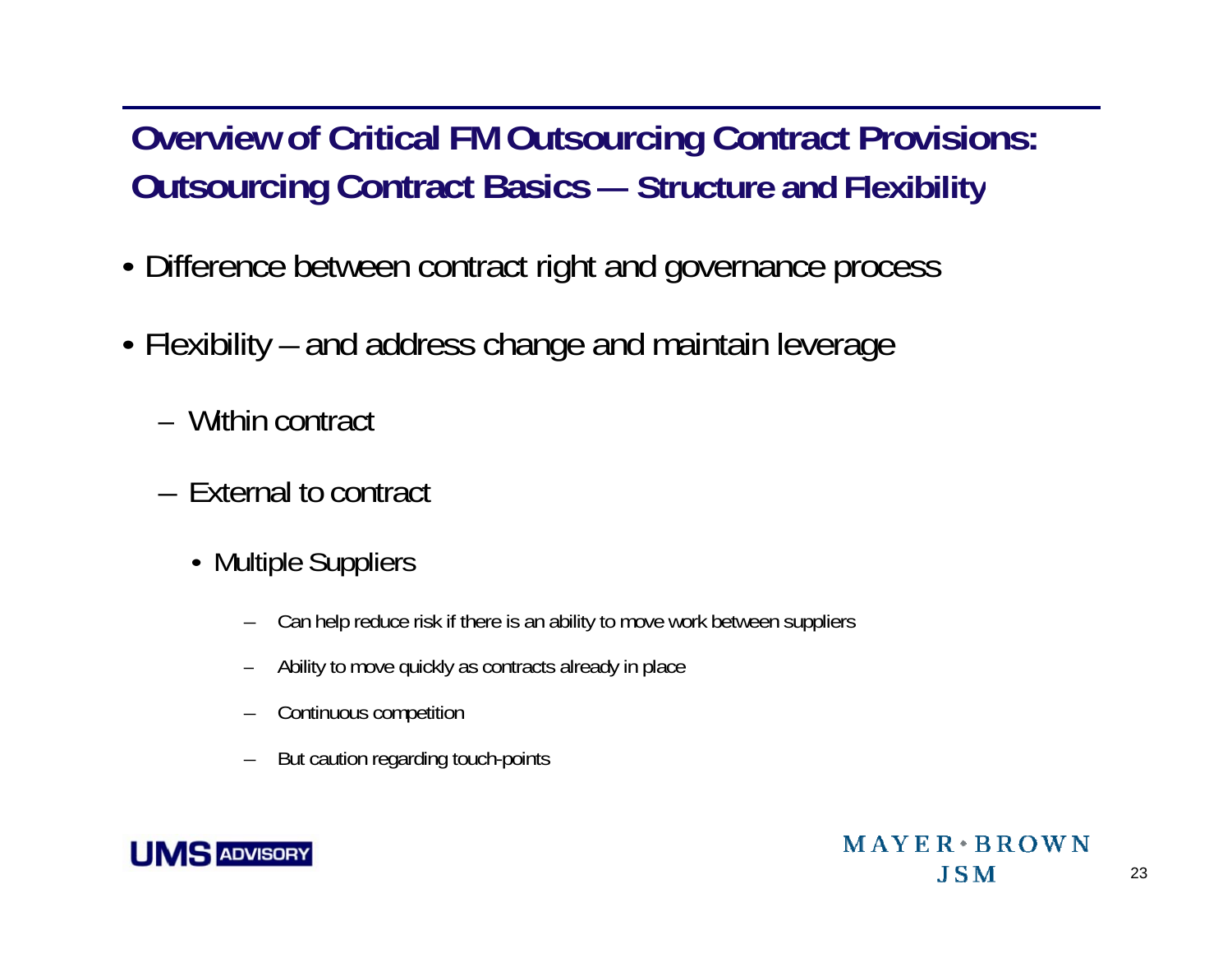## **Overview of Critical FM Outsourcing Contract Provisions: Capt ring Ser ices uring vices**

- • Definition of "Services"
	- Comprehensive description – robust SOWs
	- – Sweeps clauses
		- •*"i h t t " n herent, necessary or customary"*
		- •Displaced personnel
		- •Financial baseline dragnet (if applicable)
- New Services
	- –Commitment of supplier to propose/bid
	- Pricing protections

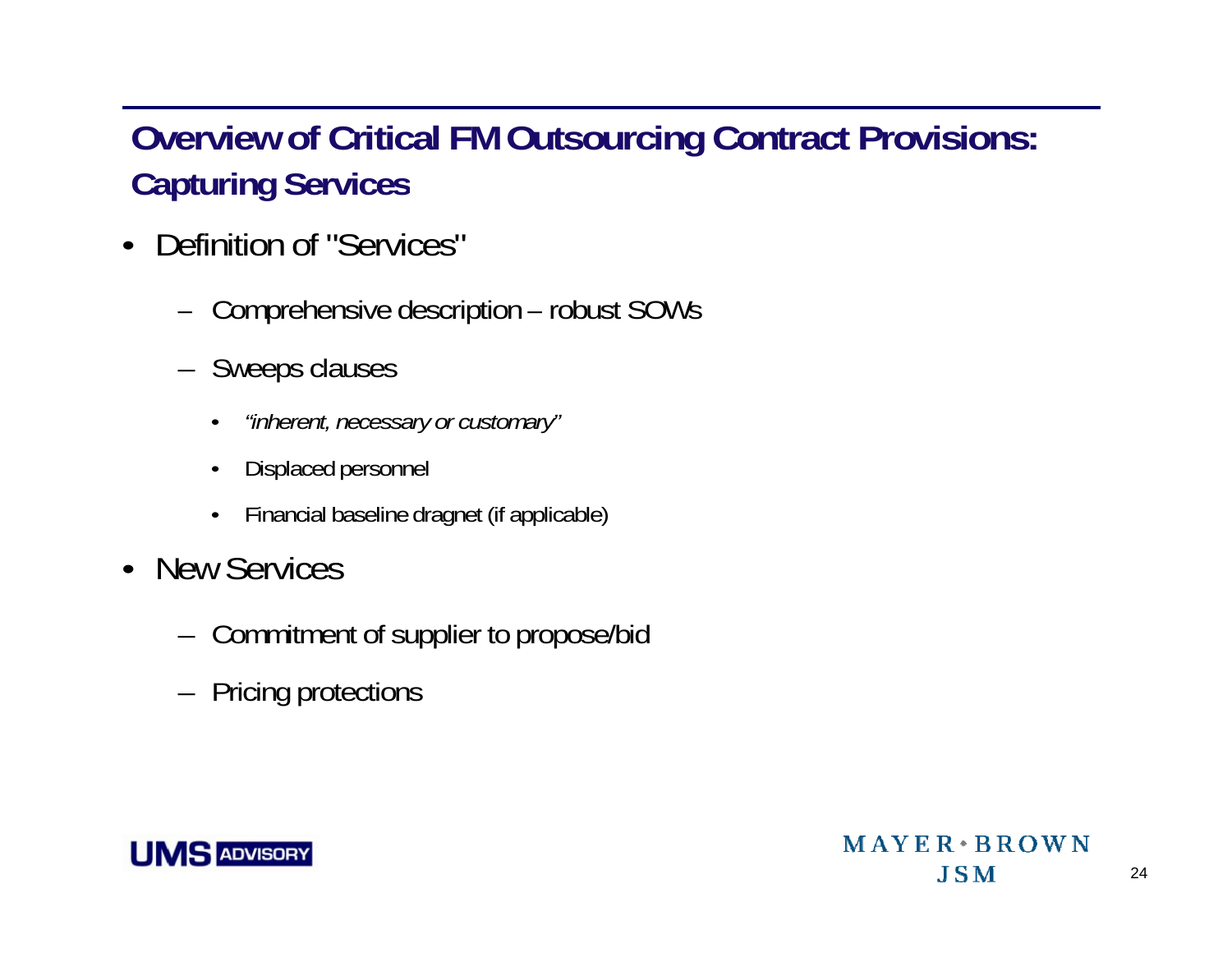#### **Overview of Critical FM Outsourcing Contract Provisions: Capturing Services - New Services**





 $MAYER * BROWN$ **JSM**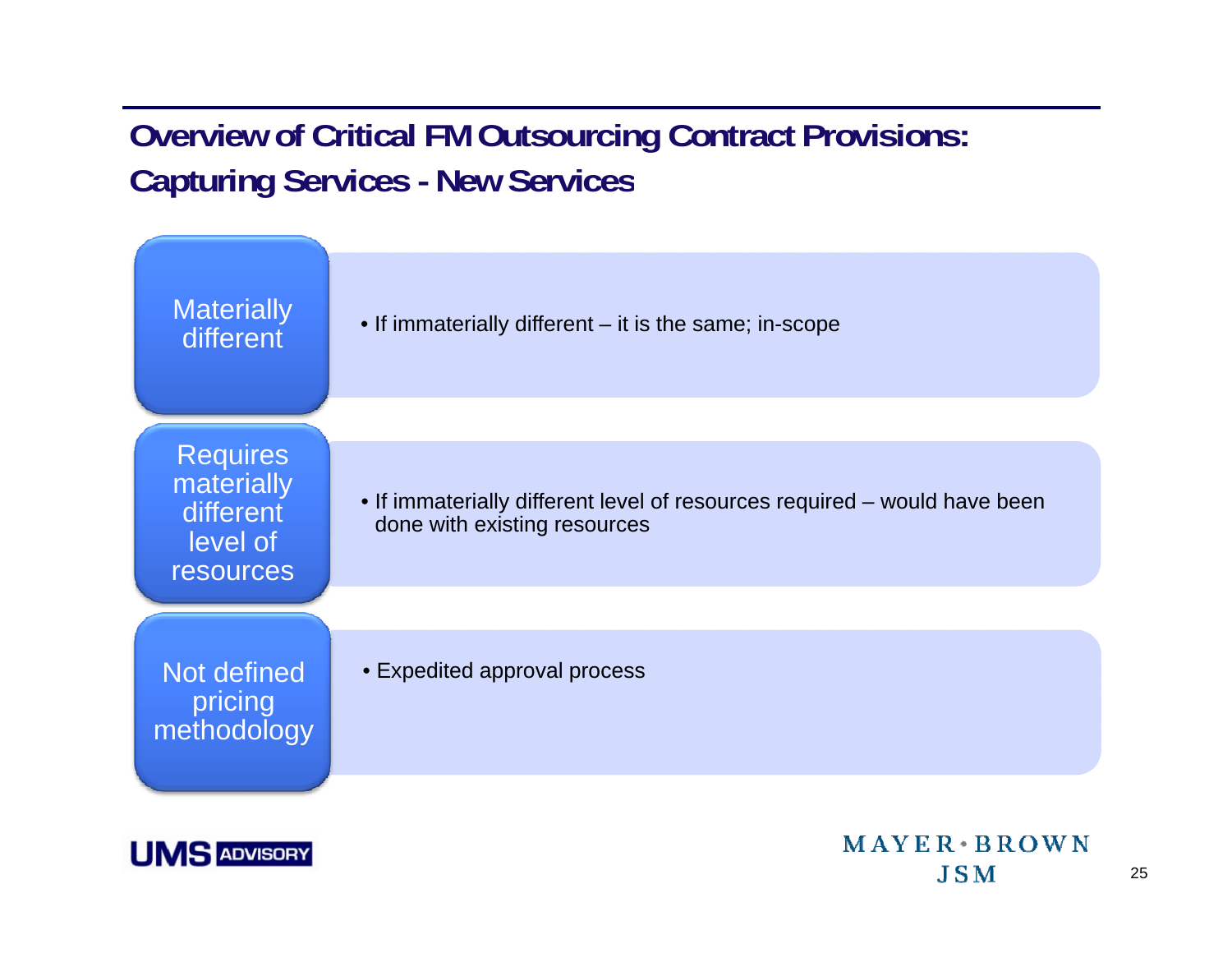#### **Overview of Critical FM Outsourcing Contract Provisions: Performance Indicators**

- As contractual performance standards
	- Mechanisms to measure performance
	- Mechanisms to incentivize performance
		- •Credits (non-exclusive remedy; amount and multiplier)
		- •Credit compounding/earn-back
- •Importance of flexibility - right to add, delete or modify
- •Problem analysis and resolution

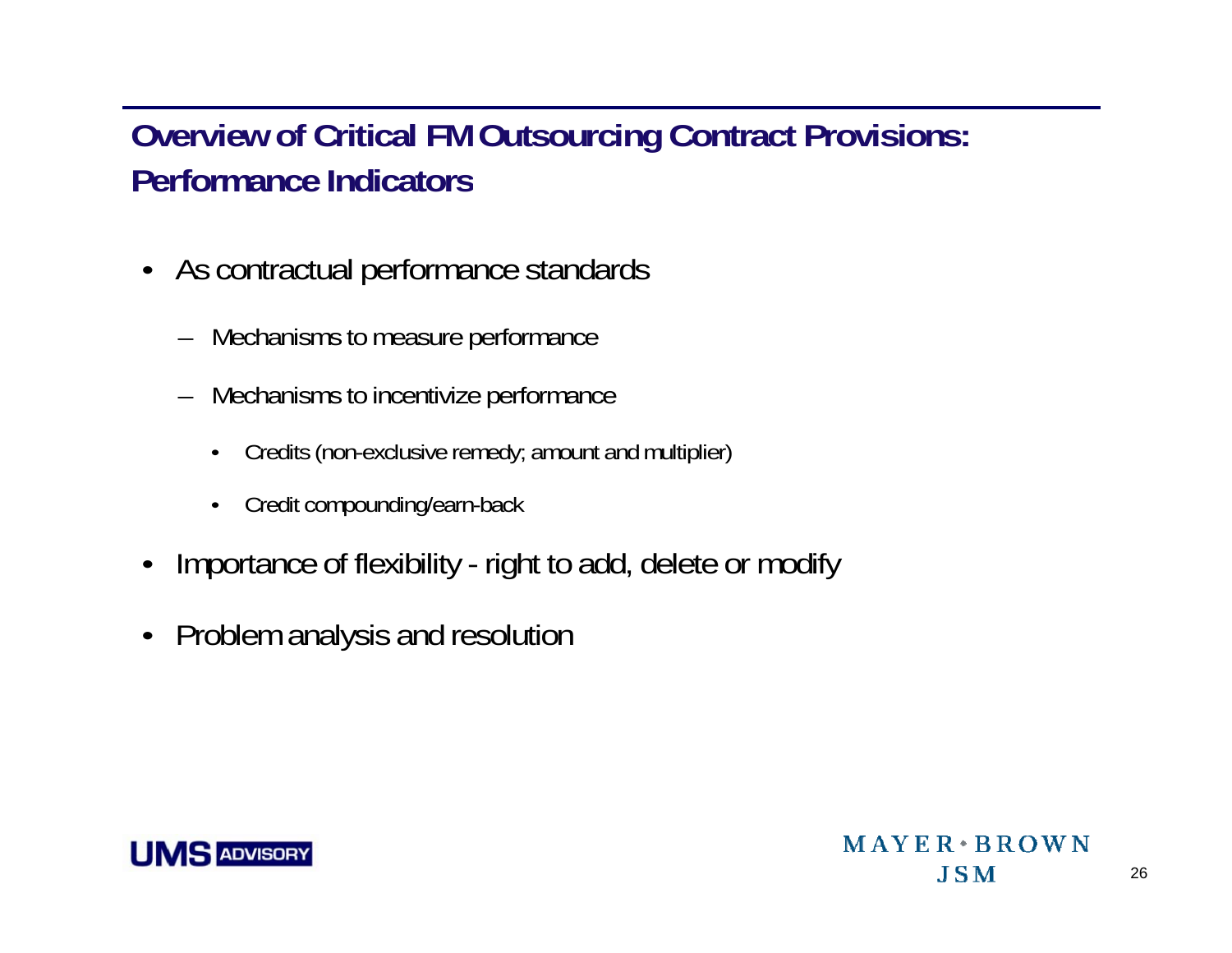#### **Overview of Critical FM Outsourcing Contract Provisions: Compliance**

- Compliance with laws
	- Laws specifically applicable to supplier
	- Laws applicable to client
- •Compliance with client standards / rules

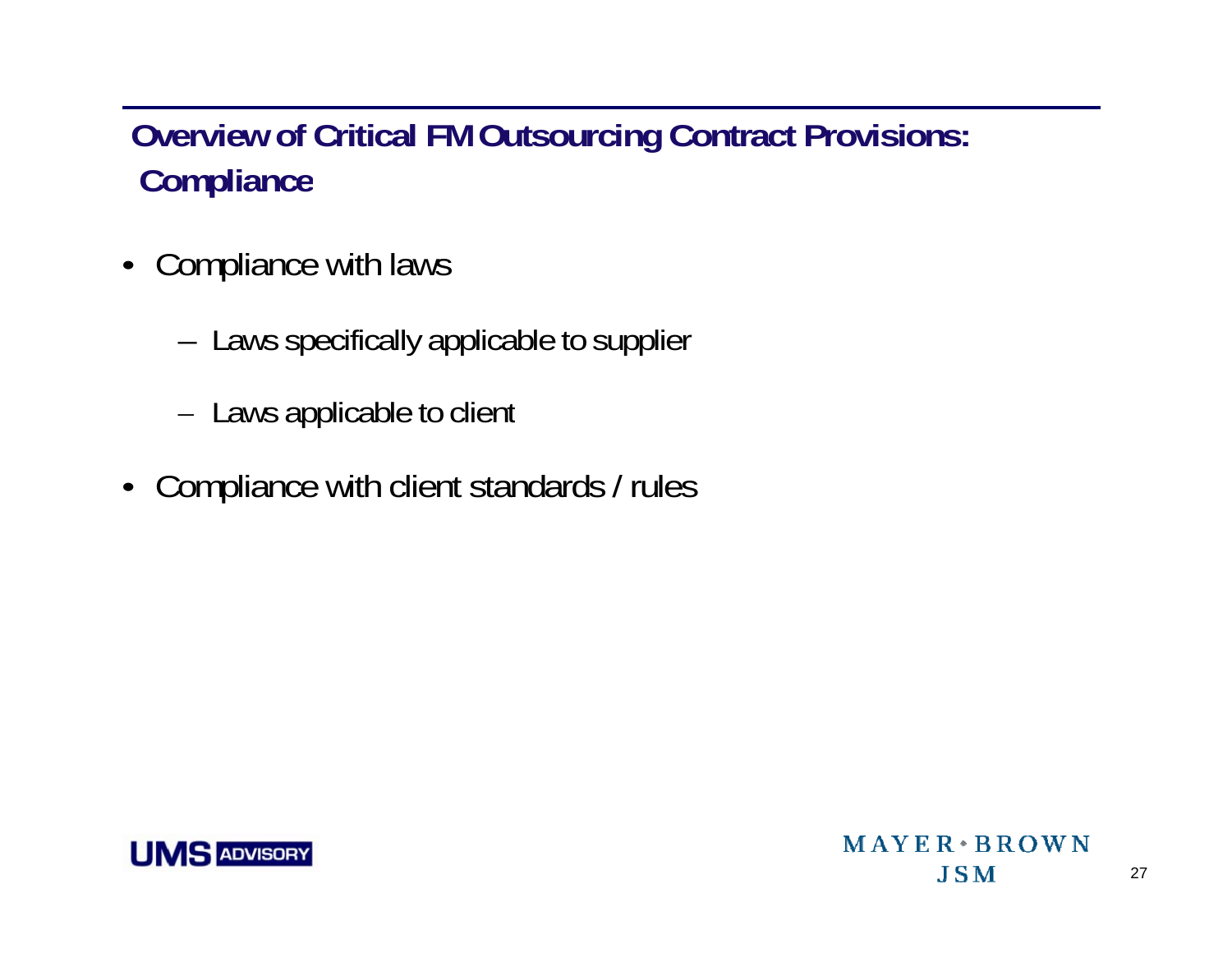#### **Overview of Critical FM Outsourcing Contract Provisions: Termination**

- Termination by client
	- Default
		- • Material default standard
			- Objective (though undefined "material default") standard
			- Pre-defined situations
		- •Multiple immaterial
	- Convenience
- Termination by supplier
	- Pa yment default onl y

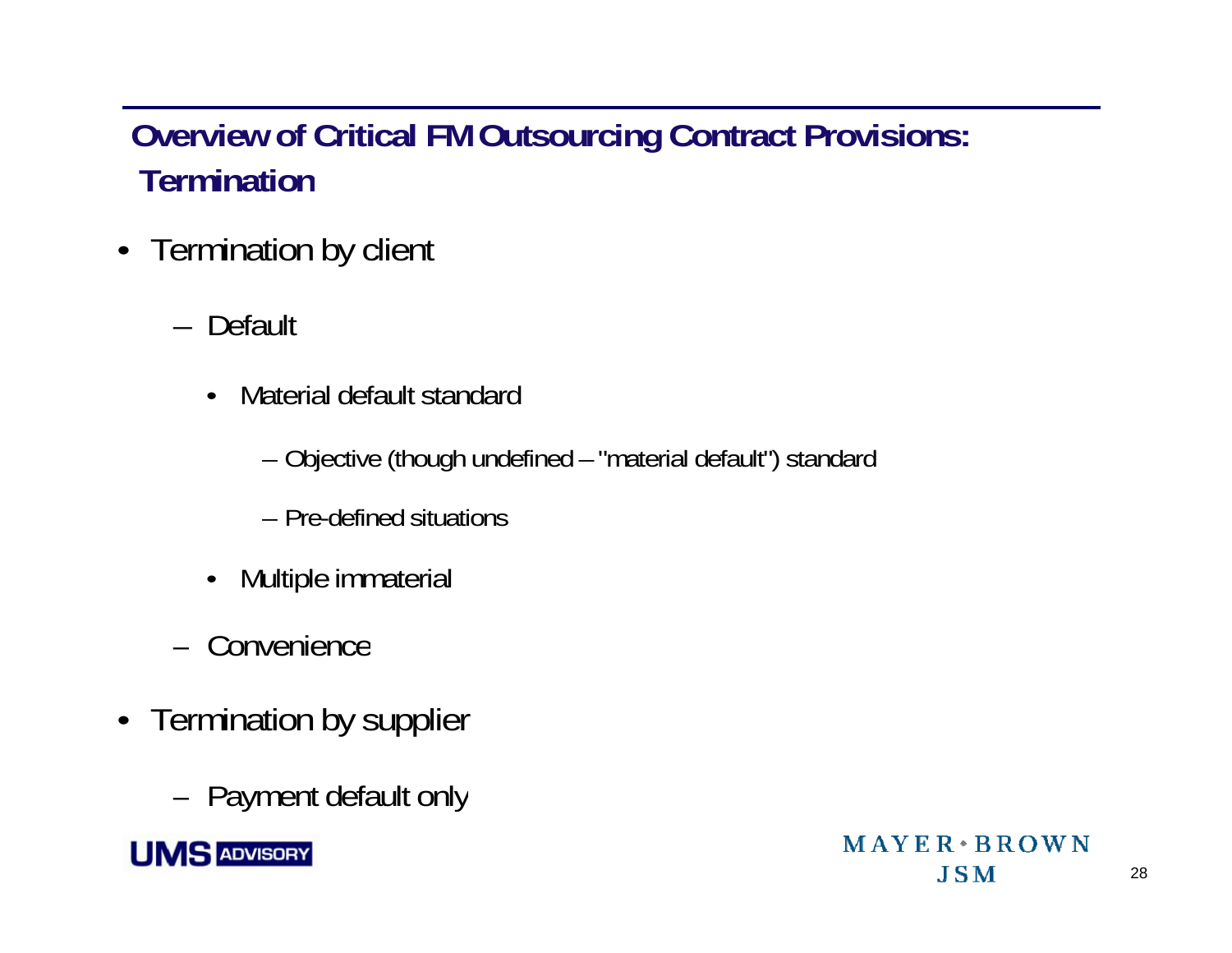### **Recent Trends in Contracting for FM Outsourcing**

- Growing awareness and interest among clients, including by regional players (not just regional component of global deals)
	- As regulation increases (e.g., environmental) greater pressure for sophisticated capabilities and solutions
- Appreciation of supplier best of breed recognition that capabilities differ and make a difference
	- Willingness to deal with multiple suppliers
- Raising the bar

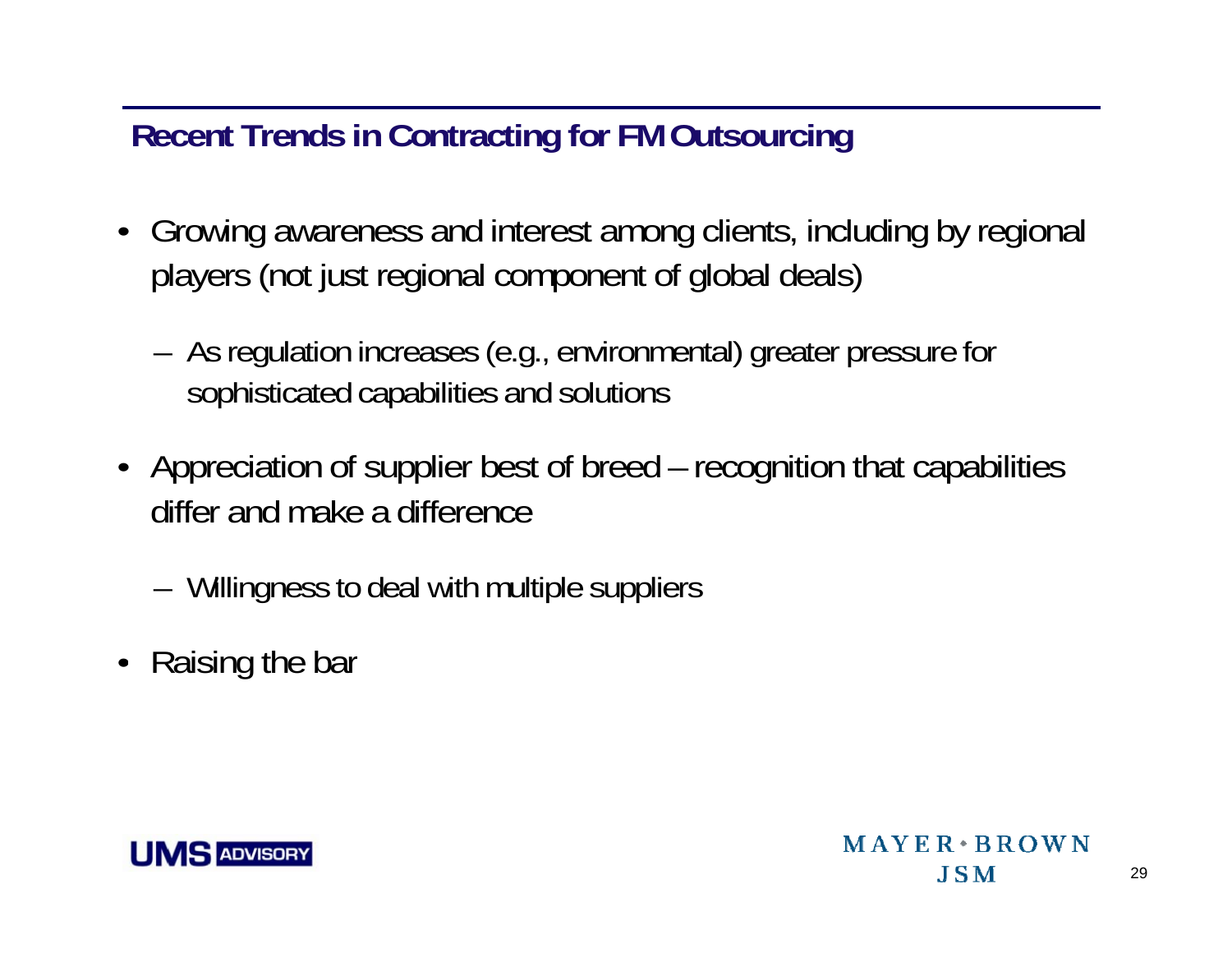#### **Q&A**



Please send any additional questions to Bob Kelley: bkelley@mayerbrown.com



MAYER \* BROWN **JSM**